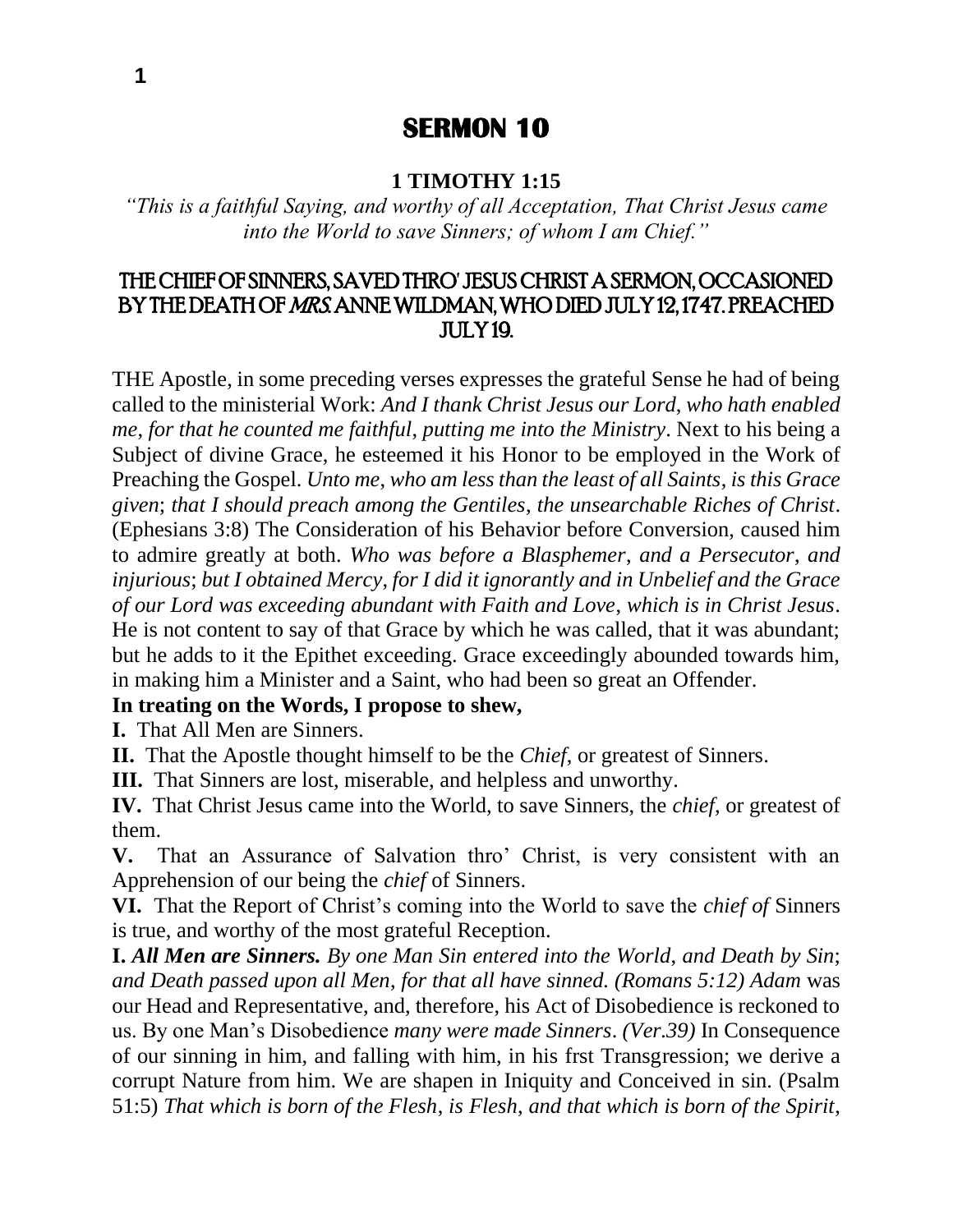*is Spirit*. We are naturally *Flesh*, the contrary of that which is produced by the Holy Spirit: And, therefore, we are the Subjects of *putrid and carnal* Lusts: which the Apostle distinguishes into Lusts of the Flesh and of the Mind. *Among whom also we all had our Conversation in Times past*, *in the Lusts of our Flesh fulfilling Desires of the Flesh and of the Mind. (Ephesians 2:3)* By the Lusts of the Flesh, he designs those corrupt Inclinations, which are agreeable to our animal Nature, or inferior Part; and by the Lusts or Desires of the Mind, he intends, those unlawful Inclinations, Whereof our superior and intellectual Part is the subject. So that our whole Nature is corrupt and vicious, even that Part of us, which distinguishes us from the Brute-Creation, and which we glory in. The truth is, we are the Subjects, not only of *brutal*, but also of *diabolical* Lusts; and have a larger Capacity of sinning than the apostate Spirits have. Besides all those vicious Lusts which are agreeable to our inferior Part, and which immaterial Beings cannot be the Subjects of, nor act; we are the Subjects of those abominable Lusts, which are the Depravation of impure Spirits. Such as Pride, Envy, Malice, Hatred and Revenge; and, therefore, Men are not only capable of sinning in those Ways the Devil is, but in a greater Variety also.

As our Nature is thus corrupt, our Conduct is criminal. We have a Disposition to what is evil, and Sin is the governing Principle in us. Duties we omit, or practice them in art improper Manner, neither from a right Principle, nor to a right End, nor under the Influence of spiritual Motives and Considerations; and, consequently, tho' they are materially good, they have the Nature of Sin in them. *Our carnal Mind is Enmity against God*, *and it is not subject to his Law*, *neither indeed can be*. Not so much as a spiritual and holy Desire can arise in our unsanctified Hearts; hence it necessarily follows, that those *who are in the Flesh cannot please God*. Until a divine Principle is wrought in our Souls, we cannot perform any Service in an acceptable Manner to our Maker: For *without Faith it is impossible to please God*. (Hebrews 11:6) So long, therefore, as Men are in a State of Unregeneracy, their Actions are either materially or circumstantially sinful. Those which the Law forbids, are materially evil, and those which it commands, are circumstantially so, or they have the Nature of Sin in them, and, consequently, our Guilt must be very great: But, some are more criminal than others. I confess, that I have no good Opinion of distinguishing upon Sins, or of calling some great and some little Sins. for no Sin is little; thus to distinguish upon sins; has no good Influence on our Minds; under various Circumstances, before and upon the Commission of Evil.

Yet some it must be allowed may justly be accounted greater Sinners than others; *viz*. who continue longer in a State of Rebellion, and indulge to the Gratification of a greater Variety of evil Lusts, and abide in a sinful Course against Knowledge, and sharp Remonstrances from the natural Conscience, improved in its Light by the Word of God. Such are great Offenders.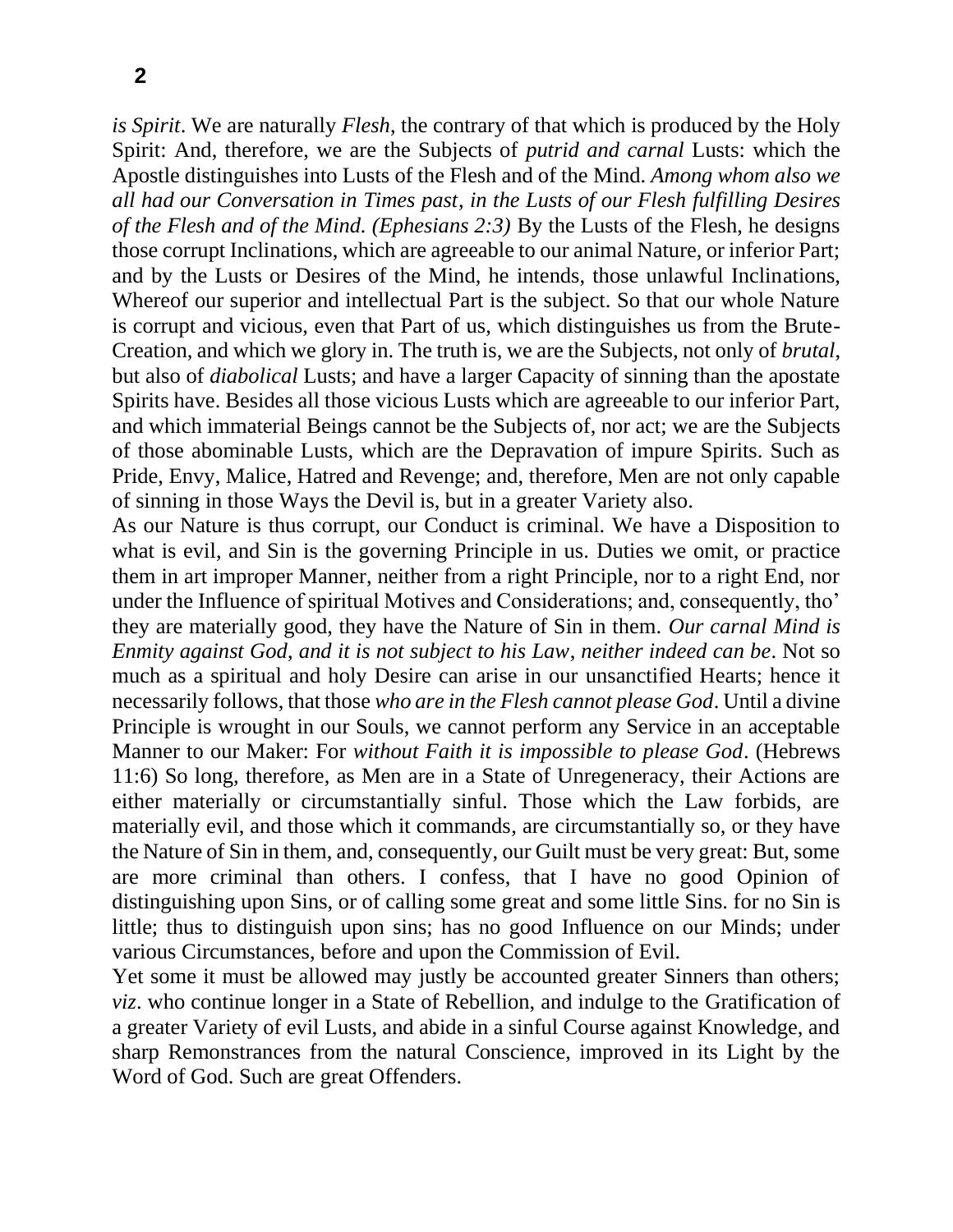**II.** *The Apostle thought himself to be the Chief, or greatest of Sinners,* 'Of whom I am chief'

**1.** He was a virtuous Person before his Conversion to Christianity.

*A* Pharisee of *the* Pharisees, a Student in the Law, and strictly attended to the Duties it required, so far as he understood it, and *touching the Righteousness which is in the Law*, *he was blameless*, *living in all good Conscience before God*. He did not allow himself in the Omission of known Duties, nor in the Commission of known Sins. And yet,

**2.** He was guilty of very great Evils. This he confesses in these Words, *who was before a Blasphemer*, *and a Persecutor*, *and injurious*. Full of Rage and Fury against Christ, and all who adhered to his Interest. He was *exceedingly mad against the Saints*, *and punished them in every Synagogue*, *compelling them to blaspheme*. Not satisfied with blaspheming himself, he forced them to do the same. As he injured them in their Persons and Liberty and Property, he also. compelled them to act a Part contrary to their Persuasion and Conscience; at least, he attempted it, and they could not decline it, without increasing the violent Flame of his cruel Rage and Fury against them. But,

**3.** In all this he acted not against Knowledge, or a Conviction of Mind and Conscience. These his Sins were Sins of Ignorance. For what he did in Opposition to the Interest of Christ, he did *it ignorantly and in Unbelief*. *he verily thought with himself that he ought to do many Things contrary to the Name of* Jesus of Nazareth. (Acts 26:9) And, therefore, he was sincere in perfecting the Church. This plainly shews us, that Sincerity, if it is not exercised about Truth and Duty, is of no Advantage to the Souls of Men. A Zeal of God, without Knowledge, will never profit any; and it is very likely to grow into a *furious Rage*, against the Interest of divine Truth, as it did in our Apostle and the carnal *Jews*.

**4.** He now considered himself the *Chief* of Sinners. *Grotius*, that great *Perverter* of the Word of God, in his *Annotations*, understands the Phrase hyperbolically. He conceits, that the Apostle uses an Hyperbole, or that his Language was much stronger than the Nature of the Thing he expresses would bear. But this was his *Figment* only. Our Apostle retains a Sense of what he was, before his Conversion, and the Consideration of it greatly humbled his Soul. Thus, he practiced what he exhorted others to do, *viz*. to re*member* what they were in their Nature, State, and Conduct before divine Calling. So he exhorts the *Ephesians* to remember, that they were *Gentiles*, *in the Flesh*. (Ephesians 2:11) We Ought never to forget, What was our deplorable Condition by Nature, and what was our Deportment, while Sin had the Dominion over us. The Apostle doth not say, I have been the *chief*; but I am the *chief*  of Sinners: Every Saint in this World is a Sinner. It cannot be said of every Sinner, that he is a Saint; but it is true of every Saint in this *militant* State, that he is a Sinner; If not, he hath no Combat in him between *Flesh* and *Spirit*. In all Believers here, *the*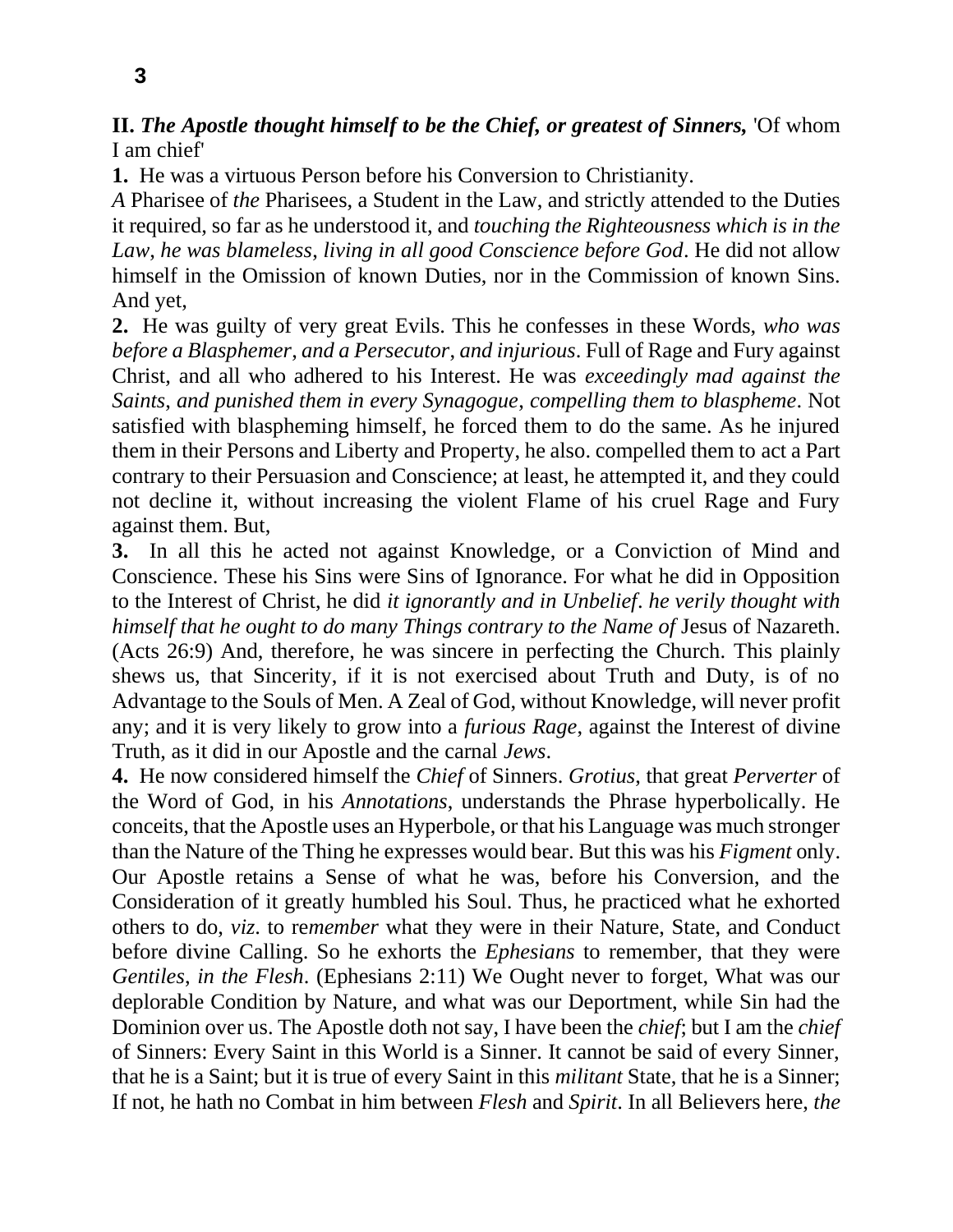*Flesh lusteth against the Spirit*, *and the Spirit against the Flesh*. *There is not a just Man upon Earth that doeth Good*, *and sinneth not*. I am not insensible, that some have pretended, and that some do pretend to great Degrees in Holiness; and a Freedom from the Power of Sin; that if they are not wholly clear of Sin, they are very near it. But I am persuaded, that none will think themselves more holy, than *Abraham*, *David*, and *Peter*, and other good Men, of whom we read in, the Scripture, except such, who have no Holiness at all, and know not what it is, nor wherein it consists. A fuller Evidence of being under the Dominion of Sin, cannot be given, than an Imagination of a Freedom from the Being and Working of it in the Heart is. *If we say that we have no Sin*, *we deceive ourselves*, *and the Truth is not in us*. *Paul*  was very eminent in Holiness, and by the Grace of God, he was enabled to conduct himself in such a Manner, as that he could say, *I know nothing by myself*, *i*.*e*. I am not sensible, that in any Instance, I have acted unsuitably to my Character, as a Minister, or a Christian: And yet he thought himself the *chief* of Sinners. He found himself to be the Subject of Sin, as well as of Holiness, of Flesh, as well as of Spirit. He experienced to his Sorrow, that Sin was always present with him; that it attended him in the *Closet*, and in the *Pulpit*, and that, therefore, he could not *pray* without sinning, nor *preach* without sinning, nor discharge any Christian Duty without a sinful Defilement attending it. Persons *most eminent* in Holiness, have always had the *deepest* Sense of their Sinfulness. They look not upon themselves, nor on Sin, in the fame Light, as others do. And, therefore, they think and know that to be Sin in itself, and in themselves, which others do not esteem to be so, nor accuse themselves of sinning on Account of. 'Tis not because they are *more* sinful, or *less* holy, than Others; but because they are more acquainted with themselves, and with what Sin is, that they esteem themselves the *chief* of Sinners. The Apostle's Sense of his Imperfection and Sins caused him to sigh and groan, and consider himself as wretched. *Oh*! *wretched Man that 1 am*, *who shall deliver me from the Body of this Death*.? It is an excellent Observation of one, *viz*. *that our Sense of Sin*, *is not according to what it is in itself*, *but according to what Impression God is pleased to make of it upon us*. Those who are most favored with heavenly Influences, as they above others aim at Spirituality in Obedience, they best discern their Carnality, and, therefore, think themselves less holy, and *more* vile than others. Besides, the peculiar Aggravations, which they discover in their Sins, greatly increase their Guilt, in itself, and in their View, and for that Reason, they think themselves the *chief* of Sinners. **III.** *Sinners are lost, miserable, helpless and unworthy.*

**1.** They are condemned by the Law. Every Breach of the holy Law of God subjects us to a Curse. *Cursed is everyone*, *that continueth not in all Things*, *which are written in the Book of the law to do them* (Galatians 3:10). Which is not the Curse of a Creature, but of God himself. Every vain Imagination, every irregular and inordinate Desire, all disorderly Motions of our corrupt Affections, expose us to the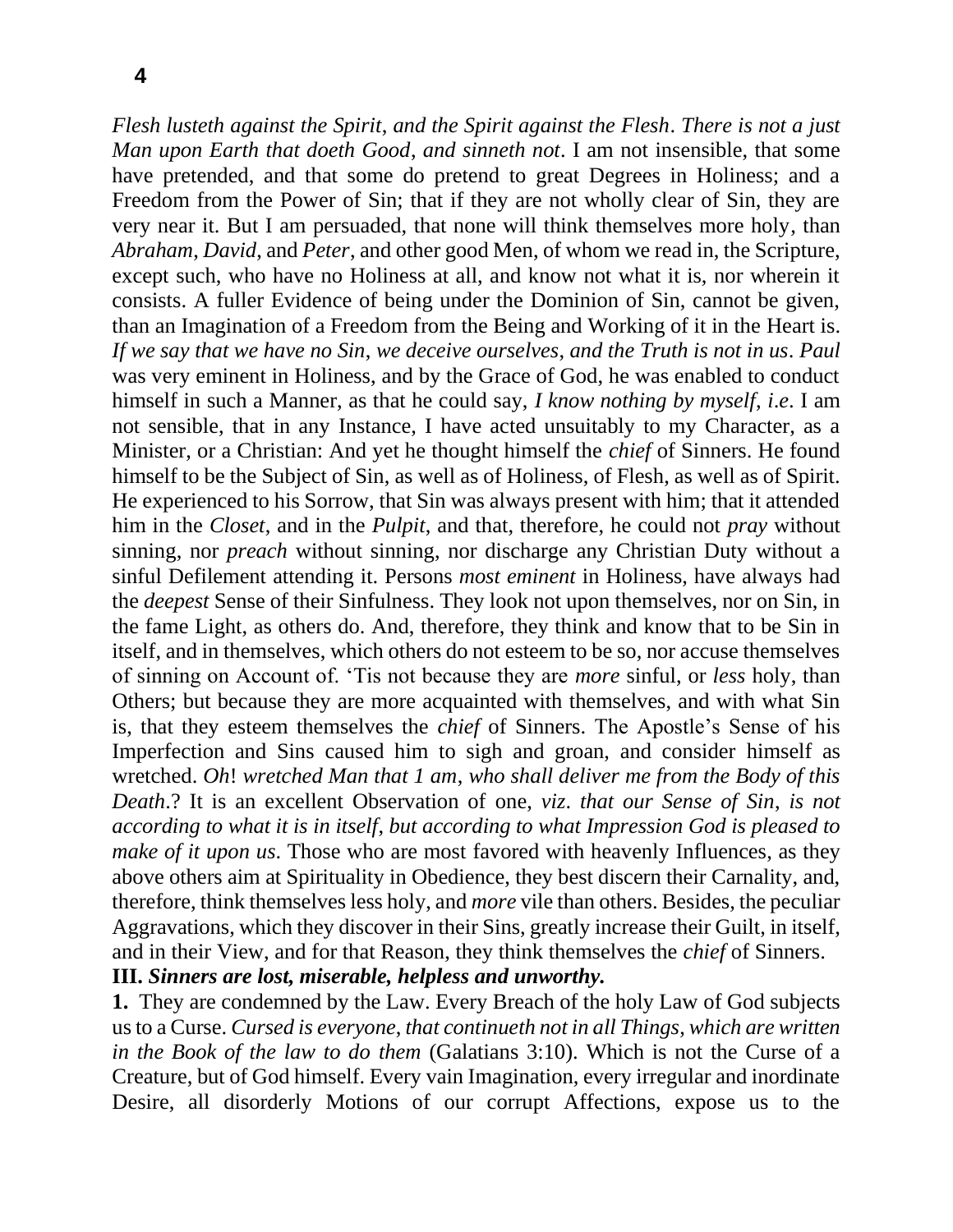Condemnation of the Law, which requires perfect Purity of Heart. And, therefore, since our Hearts are a Fountain of Impurity, from which continually spring defiled and defiling Streams, how many must those penal Threatening's be, that the Law breathes out against us. *Multiplied* Transgressions bring us under *multiplied* Curses. **2.** We are obnoxious to the Vengeance of God: Whose Wrath is as his Power, *i.e.*  infinite. As we are not able to say what infinite Power is, so we cannot declare what infinite Wrath is: Both have no Measure or Limits. Our Obnoxiousness to the vindictive Displeasure of God, is a Misery not to be expressed. It far exceeds the Reach of Language and Thought too. This is our sad State by Nature. *What Things soever the Law saith*, *it saith to them*, *that are under the Law*; *that every Mouth may be stopped*, *and all the World may become guilty before God* (Romans 3:10). *We deserve to be punished with everlasting Destruction from the Presence of the Lord*, *and from the Glory of his Power.* Which includes the Loss of the Enjoyment of the highest Good, and suffering the extremist Torture and Pain, our Make can be supported under, and that fore*ver*.

**3.** We are absolutely helpless, and unworthy of Succor, in these our sad Circumstances. We cannot atone for a single Offence, much less are we capable or satisfying a violated Law and offended Justice, for our numerous Transgressions. The Weight of one Sin would sink us *deeply into* the infernal Pit; much more, therefore, must our *vast and accumulated* Guilt, press us down into *unfathomable*  Depths of Misery. We are without Strength, and unable to do anything towards our Recovery from Ruin. *The Redemption of our Soul is precious*, *and ceases forever* (Psalm 49:8), with respect to what we are able to do towards it. We are irrecoverably lost as to ourselves. *We are wretched*, *and poor*, *and miserable*, *and blind*, *and naked*  (Revelation 3:17*)*. And we are not more miserable, and unable to help ourselves, than we are undeserving of Succor from him, who alone can deliver us from this Ruin. For our Nature is corrupt, and vile, and our Conduct is a continued Provocation to the most high, and yet blessed be his Name, he has in infinite Goodness and Wisdom, effectually provided for our Recovery, and Happiness, in the Fruition of himself. This leads me to discourse of the next Thing proposed to be considered, that,

### **IV.** *Christ Jesus came into the World to save Sinners, the chief of them,*

**1.** He was before he came into this World. He existed in another and higher Nature, than that, in which he dwelt with Men, before his Entrance into the World. Hence he tells the Jews, *that Abraham rejoiced to see his Day*; *he saw it*, *and was glad*: they answer, *thou art not yet fifty Years old*, *and hast thou seen* Abraham? Our Lord replies, *Before* Abraham *was*, *I* .*AM* (John 8:56,57). They were much displeased at this Reply, for they well understood him to assert *his Existence* in another Nature than what they conversed with, or would own him in, *viz*. a Nature truly divine. The Name I AM, they were sensible, belonged to God alone, who revealed himself to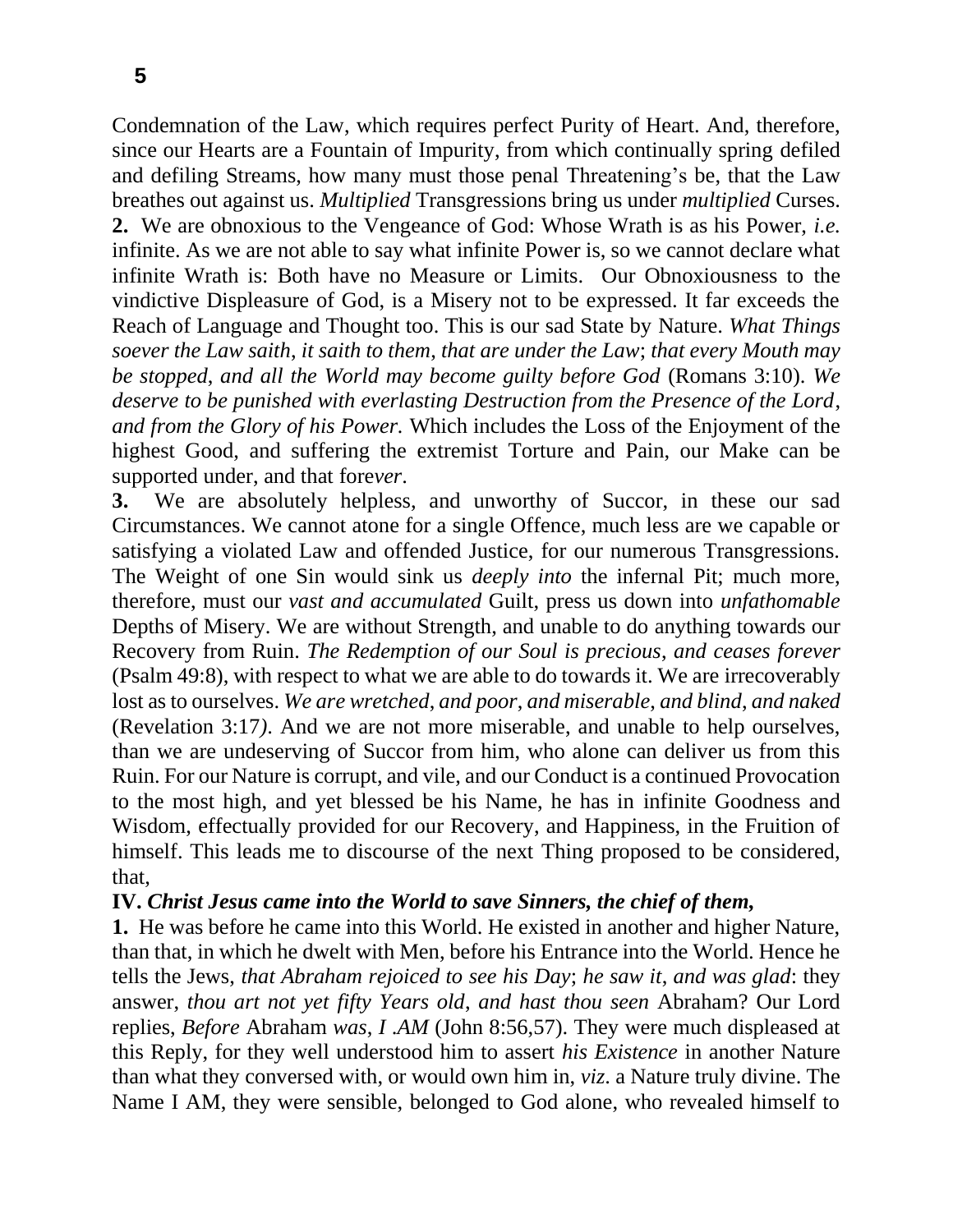*Moses*, under that Name, when he was about to deliver their Fathers out of *Egyptian*  Bondage: *I AM hath lent me* you (Exodus 2:24). He al-ways was in the *Form of God*, and, therefore, thought it *no Robbery to be equal with God* (Philippians 2:4). *In the Beginning was the Word*, *and the Word was with God*, *and the Word was God*. *All Things were made by him*, *and without him was not any Thing made*, *that was made*  (John 1:1,2,3). He, himself, must therefore, be uncreated, and, consequently, he existed in that in created Nature, before he was made of a Woman, in another Nature infinitely inferior to that.

**2.** His coming into the World, includes his Assumption of our Nature into Union with himself, his Subjection to the Law, his Obedience, his low Estate, and Sufferings, and Death for us.

**(1.)** He assumed our Nature into Union with himself. *The Word that was in the Beginning with God*, *and was God*, *was made Flesh*, *and dwelt among us* (ver.14): This was not by a Conversion of the divine Nature into the human, for that was absolutely impossible: That which is infinite, can never become finite and limited, or other than it is. Nor was it by a Confusion or blending of these infinitely distant Natures together. They continue distinct, and neither Nature possesses those Properties, which are peculiar to the other. The divine Nature does not become finite and limited, nor the human become infinite and unlimited**,** by this Union: Some who lie in wait to deceive, or at least endeavor to Conceal their Disbelief of the Deity of our gracious Redeemer, say, that he exercises the divine Perfections for the Good of the Church, and that this is the Meaning of those Words, I *and my Father are one*  (John 10:30). But can our Lord exercise Perfections which he don't posses? Or can his human Nature become the Subject of infinite Perfections? Some who seem to suppose this, charge us with holding absurd Notions; And cannot they discover the Absurdity of their Imaginations? that Christ, as Man, may exercise Perfections, he neither does, nor can possess; Or, that a finite Nature can become the Subject of infinite Perfections: I say, have they not Sense enough to know, that neither can possibly be? If they have not, they are very unfit Persons to determine what is, or what is not absurd. I question not, but they are capable enough of judging in so plain a Case; but they say, that Christ is so one with the Father, as to exercise his Perfections for, the Good of his People, that they may conceal from the View, of some, their Denial of his proper Deity. I can never be persuaded, that this *Art* will meet with Approbation in an *awful* Time, that is hastening, however Men may please themselves in this Disguise. This Assumption of our Nature by the Word is its personal Union therewith. And this is one principal Branch of the Mystery of Godliness. *Without Controversy great is the Mystery of Godliness*, *God was manifest the Flesh*. And this is the Foundation of the Merit which attended the Obedience and Sufferings of Christ. For my Part, I shall never contend about the *Dignity* and Use of his Obedience to the Law, nor concerning, the *End and Efficacy* of his Sufferings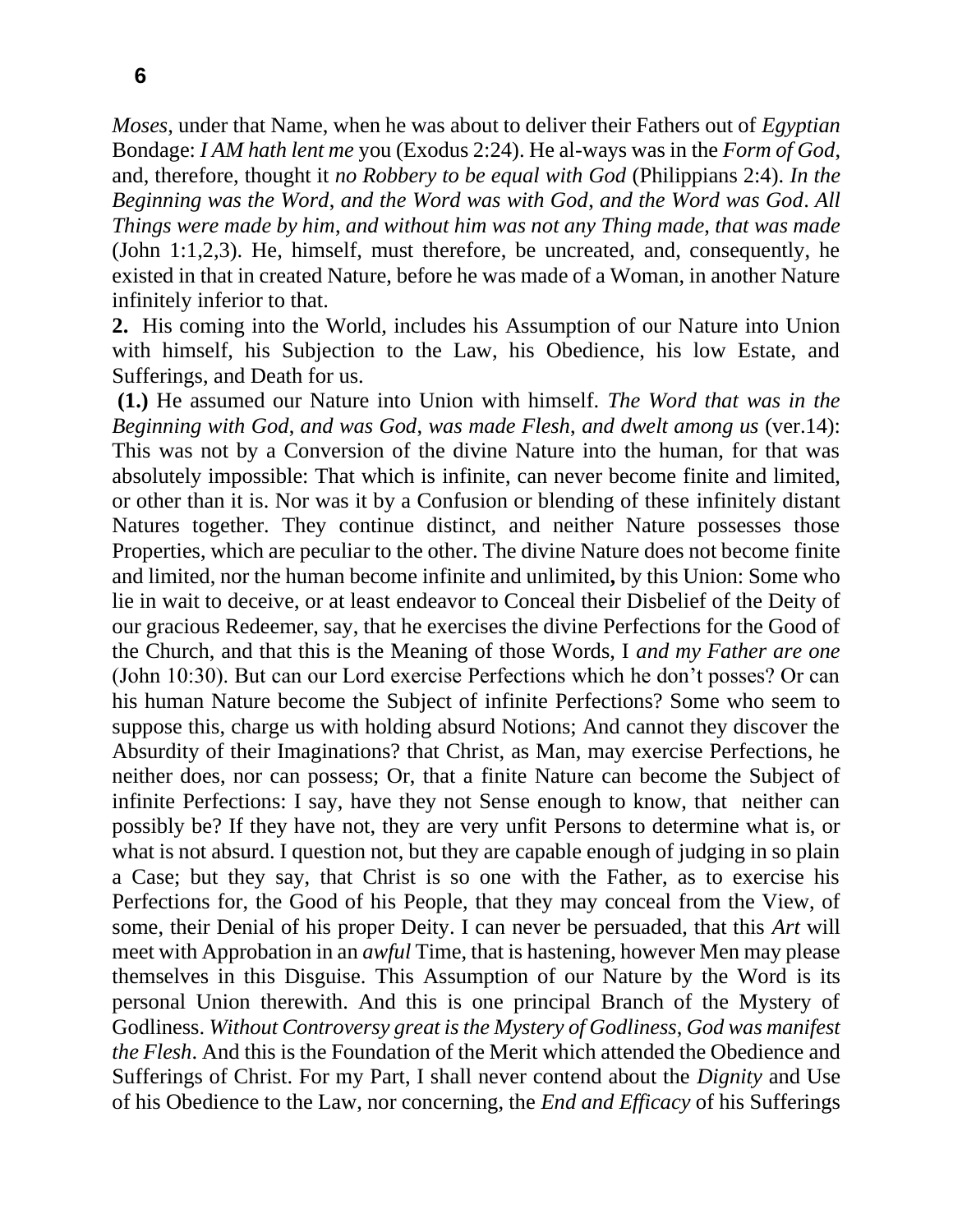and Death; if his proper Deity is not granted, and the Union of his human Nature with his divine, is not allowed; because the Obedience and Death of a *mere* Man, can never be of *saving use* to me, or any other poor Sinner in the World.

**(2.)** Christ became subject to the Law; And the Law is to be considered as a Law, *merely, or* as it is a Covenant. In the latter Sense, it requires Obedience in Order to Life; and threatens Death in Case of Disobedience. *Do this and live*, *sin and die*, are the Terms of it. As our Saviour was not a natural Descendant of *Adam*, and not included in him, nor represented by him, the Covenant of Works made with *Adam*, had no Concern with Christ, nor was he included in it, by Virtue of its original Constitution. And as he had a Right to Life and Glory in his human Nature, in Consequence of his Union with the Son of God, he could not become subject to the Law, as a Covenant; but by Virtue of a peculiar Appointment of the Father's, with his own free Consent. Nor could his Subjection to that Covenant, be upon his own Account, it must wholly be on Account of others, to redeem them from it, who, otherwise, inevitably would have perished under its Curse. Each of there Things is clearly expressed in these Words: *but when the Fulness of the Time was come*, *God sent forth his Son*, *made of a Woman*; *made under the Law*, *to redeem them that were under the Law* (Galatians 4:8). As the Manner of the Production of his human Nature, was extraordinary and peculiar, the Way of his coming under the Law was *peculiar* to himself, in order to a *special* End, wherein others are concerned, and not himself, *viz*. their Redemption from the Law, in the Form of a Covenant.

**(3.)** Our Redeemer obeyed the Law; or fulfilled the Terms of the Covenant. He was pure and holy in his Nature; *holy*, *harmless and undefiled*, *and separate from Sinners*. In his Conduct he was unblemished, *for he did no Sin*, *neither was Guile found in his Mouth* (Isaiah 53:9). And he is *the End of the Law for Righteousness to*  every Believer: And the Father is *well pleased for his Righteousness sake*. We *are justified in him*, and in him we have a proper Foundation to *Glory*.

**(4.)** He submitted to a very low and mean Condition. Our Saviour was rich; but for *our Sakes he became poor*, *that we*, *thro*' *his Poverty might be made rich*. He was Lord of *Glory*, and *Heir of all Things*; *but* possessed Nothing, hence, he says: *The Foxes have Holes*, *and the Fowls of the Air have Nests*; *but the Son of Man hath not where to lay his Head*. And this was one Part of that Curse our Sins demerited.

**(5.)** The blessed Jesus was the Object of the greatest Contempt, Scorn and Reproach. He was *despised and rejected of Men*, *a Man of Sorrows and acquainted with Griefs*. In a Way of Contempt he was called this *Fellow*, and *Deceiver*, and *a*. *gluttonous Man*, *and a Wine-bibber*, a Friend of Publicans and Sinners. On which Account he is represented, in Prophecy, as saying, *Reproach hath broken my Heart* (Psalms 69:20*)*. Oh! the amazing Condescension of Christ, to endure *such Contradiction of Sinners*, *against himself*, with this kind View to save the *chief* of them.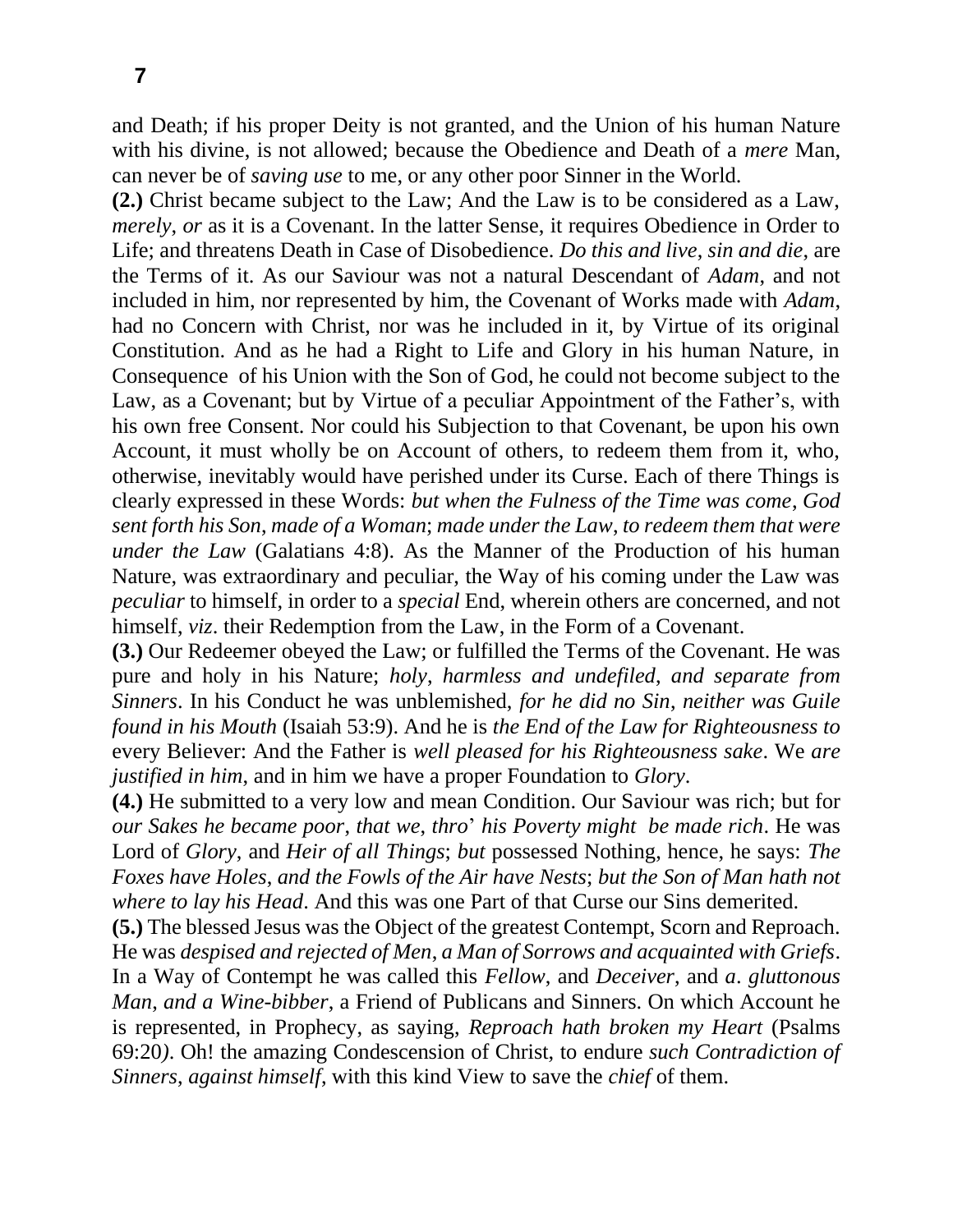**(6.)** His Sufferings and Death are included. *His Visage was so marred*, *more than any Man*, *and his Form more than the Sons of Men*. He suffered from Men, from Devils, from God himself, as a righteous Judge, taking vengeance on Sin in him; not his own, for he had none; but the Sins of others, which were imputed to him, or laid on him. He suffered in his Body the most acute Pains, and he suffered in his Soul: and those Sufferings of his Soul were far more grievous than his bodily Pains: *My Soul is exceeding sorrowful*, *even unto Death* (Matthew 26:38): *And*, *now is my Soul troubled*, *and what shall I say*? (John 12:27) was the mournful Language of the suffering Redeemer. The extremist Pain, the greater Shame, and the forest Vengeance, all met in the Death of our gracious Saviour. And he for that *Joy*, that was set before him, endured the Cross, and despised the Shame.

**3.** Salvation is affected by these Things. This Was not an unsuccessful and fruitless Attempt to save Sinners; but *real*, *full* and everlasting Salvation is secured by Christ's coming into the World. If he had not obtained eternal Redemption for us, he had never entered into Glory. To suppose that certain Salvation is not effected, by this astonishing Transaction, is to eclipse the Glory of divine Grace, to impeach divine Wisdom, and to arraign and censure divine Justice, in the most stupendous of all its Acts.

**(1.)** Sin is expiated. The Removal of the Guilt of Sin is a considerable Part of Salvation, and that is done by the Death of Christ. *When he had by himself purged our Sins* (Hebrews 1:3). *Once in the End of the World hath he appeared to put away Sin, by the Sacrifice of himself* (Hebrews 9:26). And therefore, Sin is not imputed to those Persons, for whom Christ died. *God was in Christ reconciling the World unto himself not imputing their Trespasses unto them* (2 Corinthians 5:19).

**(2.)** Peace is made. One Branch of the Work of the Messiah was to make *Reconciliation for Iniquity*. And this he did by his Sufferings and Death. *Having made Peace by the Blood of his Cross* (Colossians 1:20). So that both Law and Justice are satisfied, and either hath any farther Demand to make. God as our righteous Judge is *pacified* towards us, for all that we have done: And there *is no fury in him*. It was not a procuring of Terms or Peace, that our Saviour died for us; but it was a making Peace. And Peace with God is a certain and immediate Effect of his Death, *and*, consequently, we are not obnoxious, to divine Wrath and Vengeance. *Being justified by his Blood*, *we shall be saved from Wrath thro*' *him* (Romans 5:9). The Chastisement of our Peace was upon *him*, *and with his Stripes we are healed*  (Isaiah 53:5). There is now no Threatening of Punishment to the Saints, for *there is now no Condemnation to them that are in Christ Jesus*: And hereafter, Penalty will not be inflicted on them, because complete Atonement is made for all their Sins, by the penal Sufferings of their Surety in their Stead. His Death is a full Security to them, from all Condemnation. *Who is he that condemneth*? *It is Christ that died* (Romans 8:34).)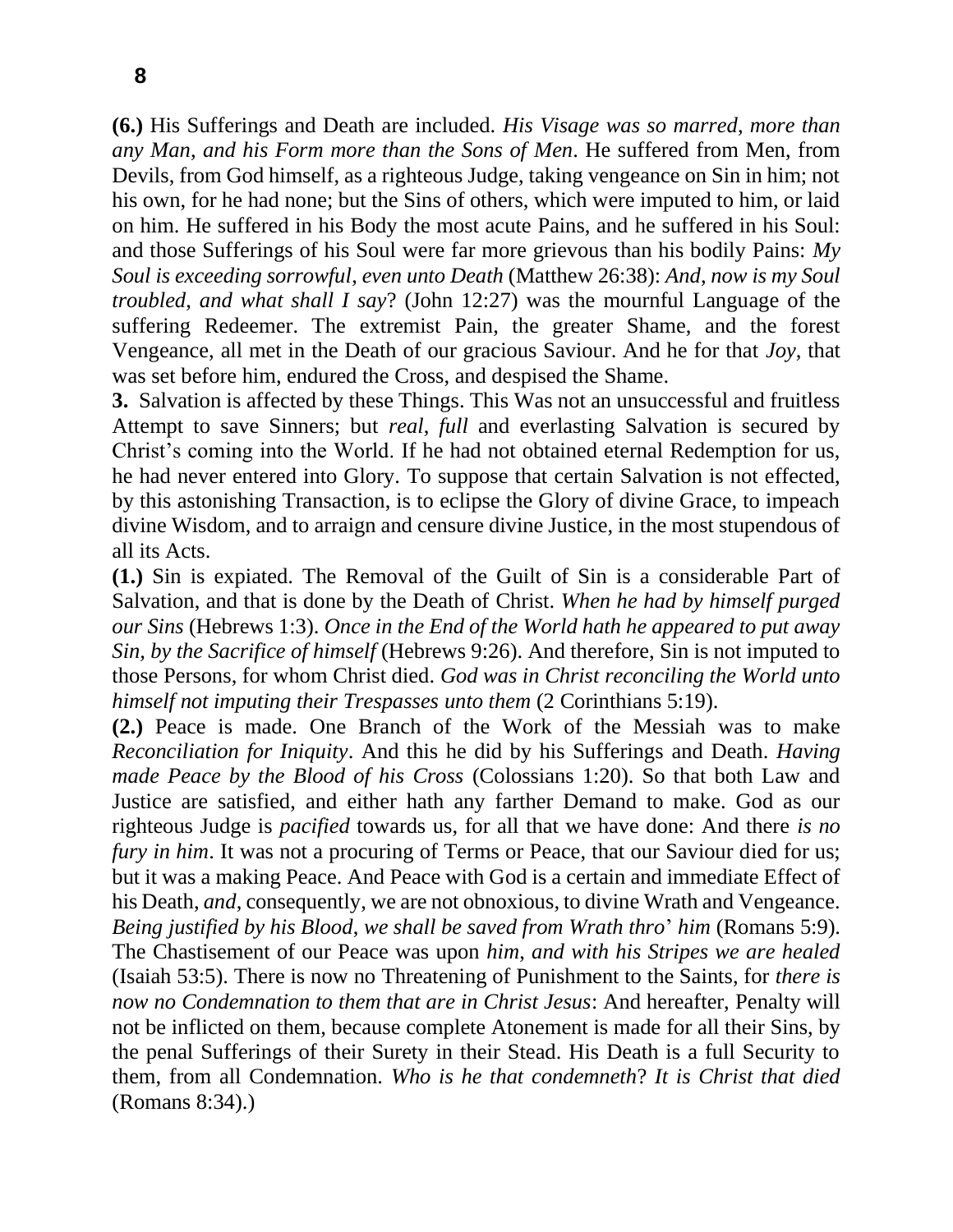**(3.)** An everlasting Righteousness is brought in Christ's Subjection to the Law, as in Form of a Covenant, could not be on his own Account His Dignity, State and right to Glory, arising from the Union of his two Natures, rendered that impossible; and, therefore, it was *solely* on the Account of others, whose Surety he was. His Obedience to the Covenant was commensurate to its Commands. And that Obedience he yielded to that Covenant, wholly for the sake of his People. The Father accepts it for them, imputes it to their Persons, and this Imputation of that, Obedience makes them righteous: *By one Man's Obedience shall many be made righteous* (Romans 5:19). These Particulars the *Messiah* was to do for his People. According to divine Promise and Prophecy he was *to fnish Transgression*, *to make an End of Sin*, *to bring in an everlasting Righteousness*, *and to make Reconciliation Iniquity*  (Daniel 9:24). *He has finished the Work* which the Father *gave him to do*, and, therefore, all these Things are done. And these Things being accomplished, *real*, *full*, *and certain* Salvation is obtained for all those Persons, on whose Account he was made under the Law; and, they all shall certainly receive the Adoption of Sons. This leads me to observe, farther,

**(4.)** Christ has a Right to demand Grace and Glory of the Father, in Behalf of all those Persons, for whom he obeyed and died. This Right arises from his punctual Performance of what was required of .him to do, on Condition of which, the Father promised him, that he should s*ee his Seed*, *prolong his Days*, and that *his Pleasure should prosper in his Hand*. The fulfilling of the Conditions, whereon Benefits are promised, gives Right to those Benefits. And, therefore, since our Lord has exactly fulfilled the Conditions, on which these Promises were made to him, he has a Right to demand the Benefits those Promises express; and accordingly he does: *Father*, *I will*, *that they also whom thou hast given me be with me where I am*; *that they may behold my Glory which thou hast given* me (2 Corinthians 5:19). This not *merely* a Request, it is a *Demand*. I will. And this is comprehensive of Grace, by Which we are *made meet to be Partakers of the Inheritance of the Saints in Light*: And of such Supplies of Grace, as are necessary to preserve us safe to the heavenly Kingdom and Glory. It includes the Whole of that Perfection and Blessedness whereof the Saints will eternally be possessed in their entire Persons. Their Bodies will be made like to Christ's *most glorious Body*, ft Receptacles of their perfected Spirits, and capable of beholding the Glory of their exalted Redeemer at the Father's Right Hand. It is the *Will* of the Father, *that of all which* he hath given to Christ *he should loose nothing*; *but that he should raise it up again at the last* Day. This is an Obligation upon our Saviour, to take care, *even* of the Bodies of the Saints; Nor will he fail of executing the Will of the Father, in raising them from the State of the dead, with unspeakable Advantage. Besides, their Bodies are a Part of his Purchase, as Well as their Souls, and what he bought, at the Expense of his Blood, he certainly will take *especial* Care of: And, therefore, he will gather the scattered Particles of their precious Dust, and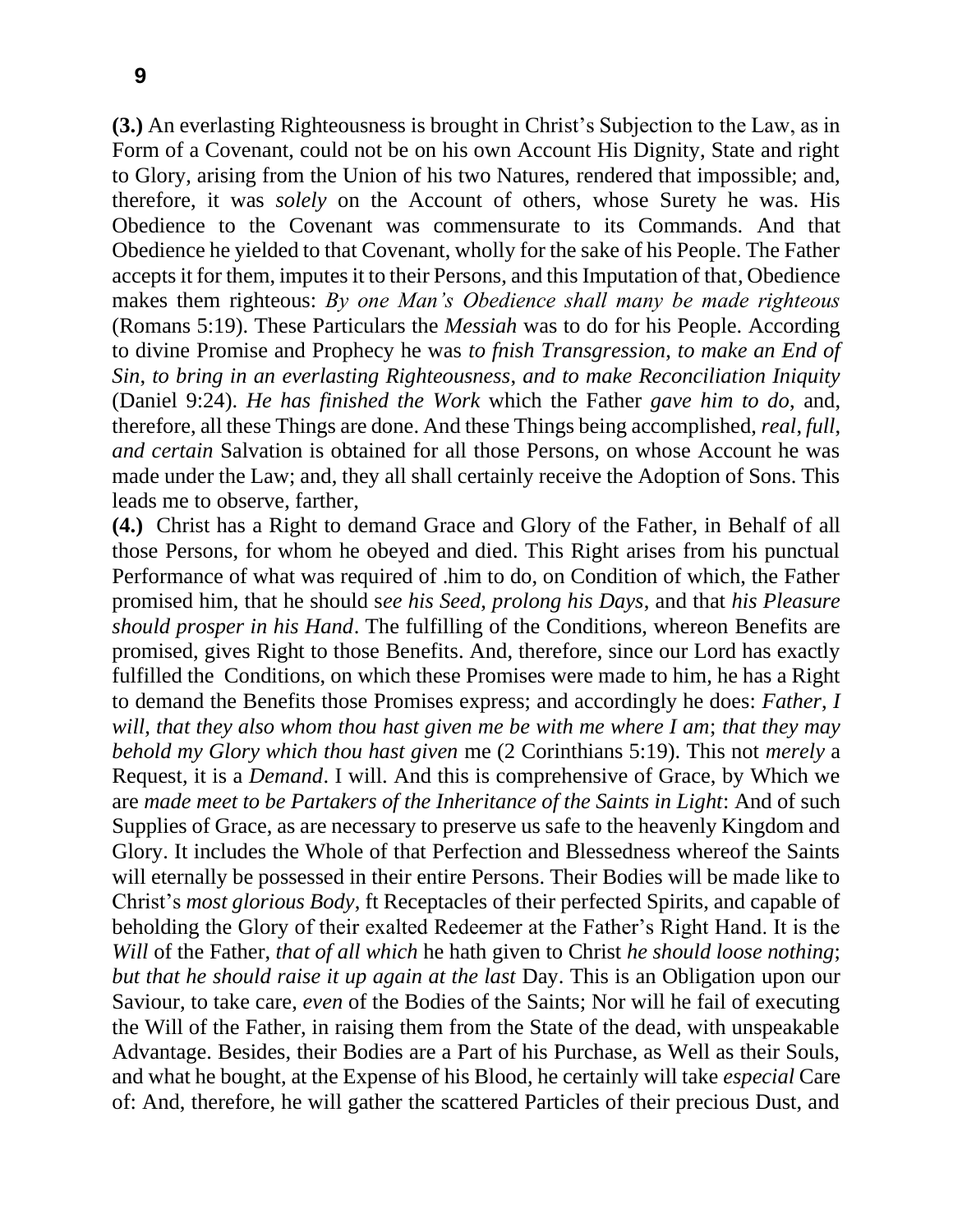form their Bodies, which are now corruptible, and often dreadfully emaciated, by wasting Sickness, before their Dissolution, *immortal*, *spiritual*, and inconceivably glorious. Christ will collect them all together, and bestow upon them all that Glory designed for them: And the View he will then have of his Seed, will fill him with the highest Pleasure. Then will he present them to the Father, saying, *Behold*, *I and the Children whom thou hast given me*. And this Presentation of them, will be made, with exceeding Joy (Jude 1:24). Then will be accomplished fully, the glorious Contrivances of eternal Love and infinite Wisdom concerning the Person of Christ and all his Members, wherein the Father, Son, and Holy Spirit, and the Church, and Angels will eternally rejoice. This Salvation is not only a Deliverance from the lowest Depths of Misery; but it is an Advancement to the greatest Heights of Glory, our Nature is capable of enjoying. It is a Glory suitable to the Relation of Sons, and is called the Adoption, *i*.e. the *Dignity*, *Honor*, *and Blessedness* of sons. It is a Glory suitable to the conjugal Relation between Christ and the Church, and that certainly must be very great. It is reasonable to think, that the Glory of the Saints, will exceed in Greatness that of the Angels. Because their Relation to God and Christ is nearer, than that those blessed Spirits enjoy. They are Sons to God, by Creation; but Believers are his Sons by Adoption, which constitutes them Heirs of God, and Fellow-Heirs with Christ, which Creation doth not. Besides, as the Church is the Bride of Christ, and Angels are not taken into so near a Relation to him, there is Reason to conclude, that a Glory superior to that which Angels enjoy, will be conferred upon her, corresponding with her nearer Relation to the glorious Mediator. The *more close* and *intimate* the *Union* is, which is enjoyed with Christ, the Glory arising from it, doubtless, is the more abundant. It is proper, that the Spouse should be favored with greater Nearness to her Husband, than Servants: Angels are Servants to Christ; but the Church is the *Lamb's Wife*; and, therefore, shall she be nearer to him, and enjoy his kinder Embraces, while the Angels will keep at a *respectful* and *humble* Distance both from *him* and *her*. And what adds much to the Wonder, and is a proper Ground of Encouragement, under a Sense of our Unworthiness, is this:

**(5.)** The chief of Sinners share in, or are the Subjects of this *great* Salvation. Christ came, not only to save such who were lost; but to save those who are guilty of the f*oulest* Crimes, whose Offences are attended with the *most aggravating Circumstances*, and who have *long continued* in Rebellion against God. Publicans and Sinners, *i.e. notorious* Offenders, are the Objects of his Compassion, and obtain the Remission of their Sins thro' his Blood. He never did refuse, he never will refuse to receive kindly, the *greatest* Criminal, applying to him for Pardon, Peace, Grace, and eternal Salvation. *Whosoever will may take the Water of Life freely* (Revelation 22:17). The *greatest Unworthiness is* no Objection with Christ, to a *most welcome*  Reception of those, who come unto him, on a Conviction of the Necessity of an Interest in him. Nothing is required to a Participation of his Benefits, but a Sense of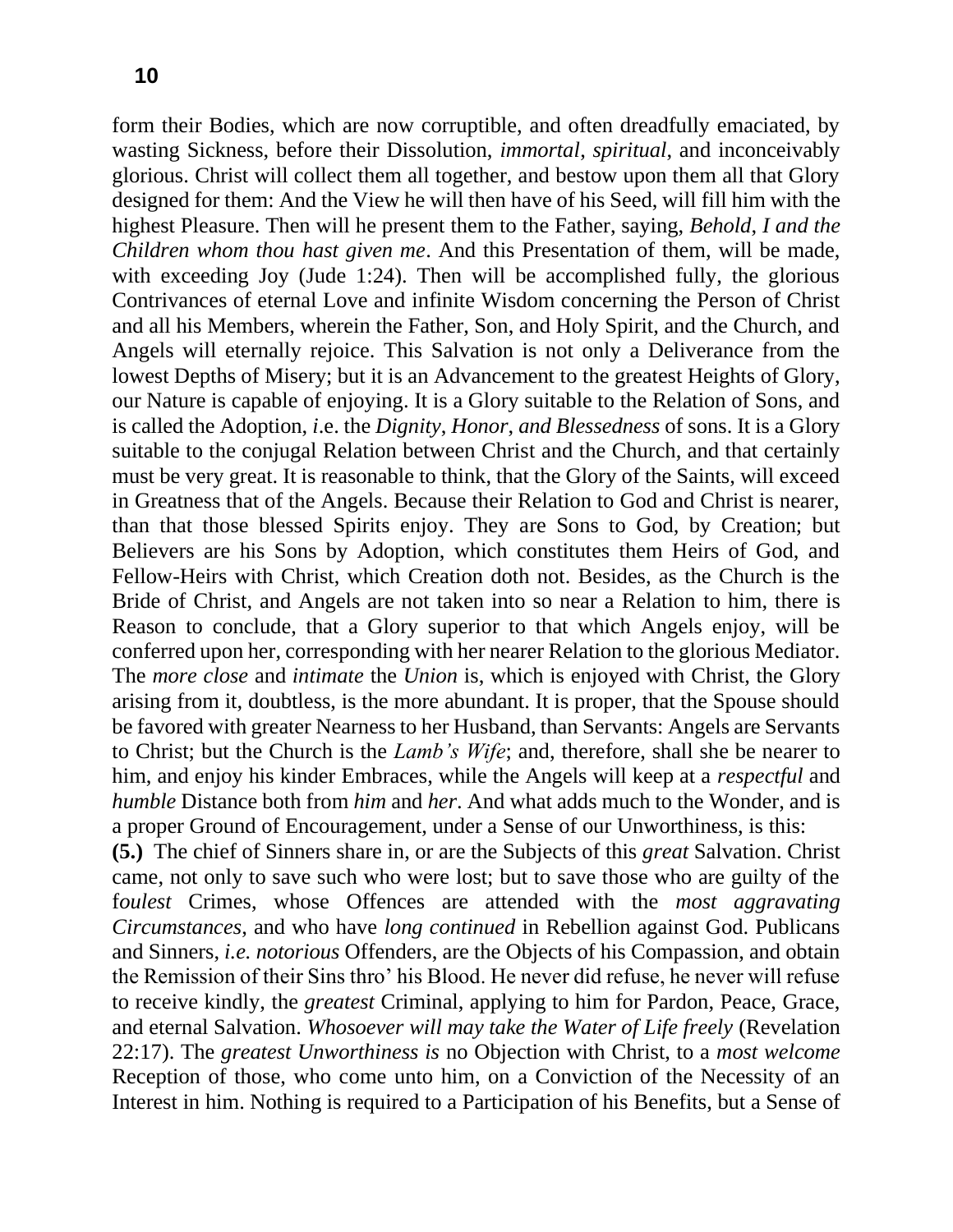Our Need of them, and a Will to receive them, as he communicates them, *viz*. freely, *without Money and without Price* (Isaiah 55:1). The Salvation of the *Chief of* Sinners is agreeable to the impulsive, the meritorious, and final Causes of it.

**1.** It well suits with the impulsive Cause, and is a glorious Display. of it. That is no other than the free and rich Goodness, Grace and Mercy of God: *By Grace are we saved*. And the Pardon of Sin and *Redemption thro' the Blood of Christ*, *is according to the Riches of the Grace of God* (Ephesians 1:7). Infinite Compassion alone, could so far extend itself, as to forgive the *Worst* of Sinners. The abounding Sinfulness and Sins of notorious Offenders require the Exercise of super abounding Grace. What but the exceeding Riches of the Grace of God could raise and cherish in the Breast of a Sinner, conscious of *heinous*, *repeated*, *and highly aggravated Crimes*, the least Hope of Forgiveness? Nothing. This was *David's* Ground of Hope, and the Matter of his Plea. *Have Mercy upon me*, *O God*, *according to thy loving Kindness*: *According unto the Multitude of thy tender Mercies blot out my Transgressions*  (Psalms 51:1). Since we are required to forgive an offending Brother, not only *until seven Times*, but *until seventy Times Seven*, who are too backward thro' the *Scantiness* of our Compassion to a forgiving Temper; surely God, whole Mercy is *immense*, will extend Pardon to the *greatest* Sinners. *Where Sin has abounded*, *Grace will much more abound*; *that as Sin has reigned unto Death*, *even so Grace may reign thro' Righteousness unto eternal Life*, *by Jesus Christ our Lord* (Romans 5:20,21). God will stand as much distinguished from all his Creatures in *Acts of Pardon*, as *in Acts of Power*. If the *Chief* of Sinners should not be saved, it might be thought that divine Grace hath its Limits which it can't exceed; but no Room shall be left to Men to admit a Thought so *derogatory* to its Glory, which appears as much in its extensive Exercise in pardoning, as it does, in its Freedom and Sovereignty.

**2.** The Salvation of the *Chief* of Sinners is to the Glory of the meritorious Cause. That is the Blood of Christ. The infinite Dignity of his Person gives infinite Worth to his Sufferings; and, therefore, they were as sufficient to discharge a Debt of *ten thousand Talents*, as *of ffty Pence*. 'Tis not the *Nature* of our Sins, nor their *Number*, nor their *Aggravations*, can hinder our Pardon and Salvation, since a Sacrifice of *immense* Value has been offered to God for their Atonement. He who is the *mighty God*, *is mighty to save*; *able to save even to the uttermost*; so that no Guilt is so great; but the Death of the Son of God is sufficient to atone for it. *The Blood of Jesus Christ his Son cleanseth us from all Sin*.

**3.** This suits with the final Cause of our Salvation. (1.) Respecting God. His supreme End in the Scheme of our Recovery is his own Glory. The Glory of all his infinite Perfections. His Wisdom, Holiness and Justice, and Truth and Faithfulness; but he peculiarly aimed at the Display of *the Glory of his Grace and Mercy*. The Salvation of any sinner, as to the Praise of the Glory of his Grace; but the Salvation of the *Chief of* Sinners is *eminently* to the Praise of that Glory.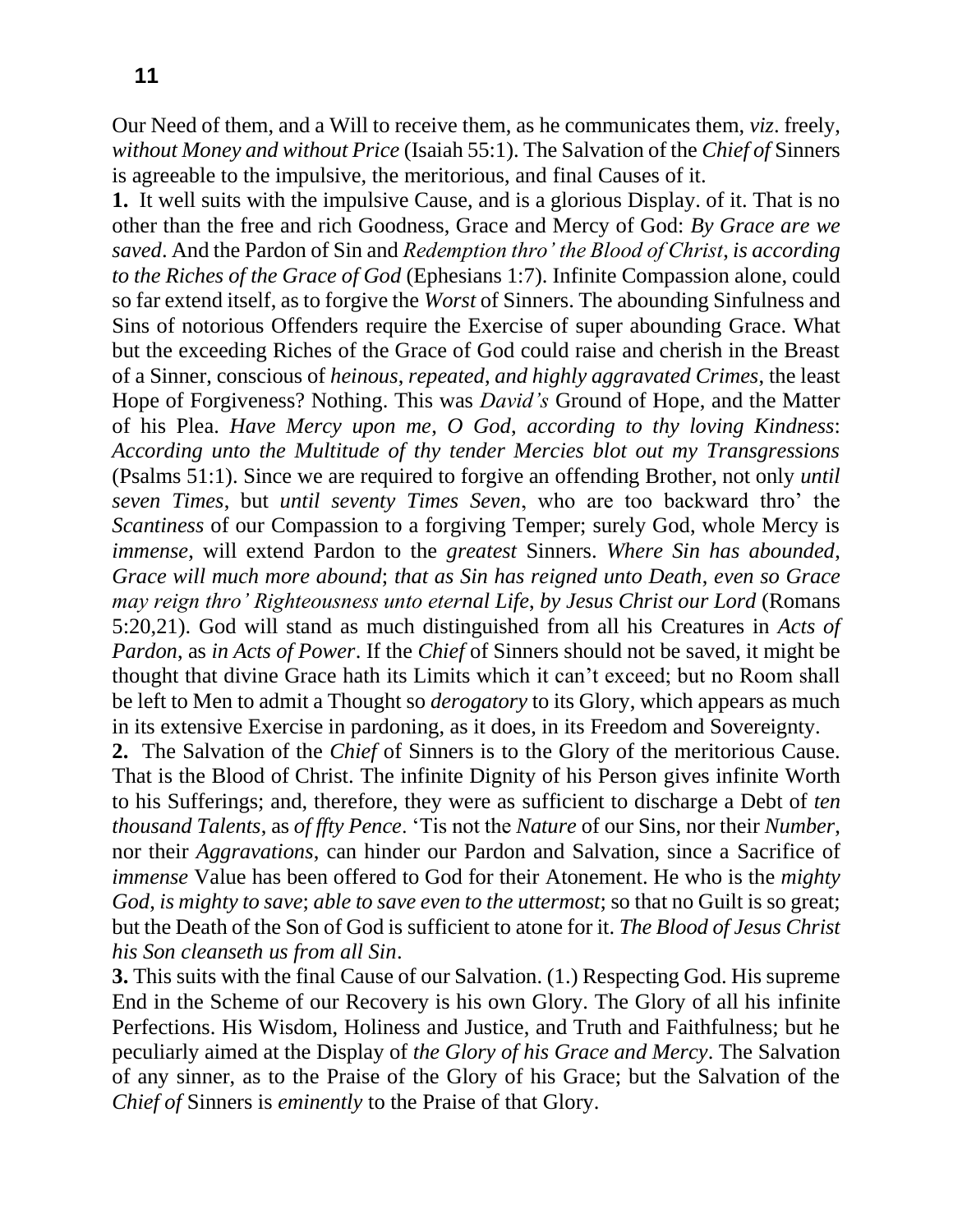**(2.)** The End relating to Christ is his Honor, in the Character of a Redeemer. *His Glory is great in our Salvation* (Psalms 21:5) The Remission of the worst and most aggravated Offences thro' his Sufferings, is a full Proof of their infnite Merit and extensive Efficacy. And, that the meritorious Cause of our Salvation is not below the impulsive Cause of it.

**(3.**) The final Cause respecting us, was our Abasement in. our own Sight, and a holy Trust in and Admiration of the infinitely rich Grace and Mercy of God, as acting in our Savour thro' Christ. These Ends are fully secured by the Salvation of the *Chief*  of Sinners, thro' his Obedience and Sacrifice. For upon this View, we take Shame to ourselves, and adore the Riches of divine Grace, and the infinite Merit of our most merciful Redeemer. Our adoring Language to God is: *Not unto us*, *O Lord*, *not unto us*, *but unto*. *thy Name give Glory* (Psalms 115:1). And to *Christ*: *Unto him*, *that hath loved and washed us from our Sins in his own Blood*, *and hath made us Kings and Priests unto God and his Father*; *be Glory and Dominion for ever and ever*, Amen (Revelation 1:5,6). These Ends are all brought about; by the Salvation of the *Chief* of Sinners, and they are such as it became the Wisdom of God to design in this wonderful Transaction.

**V.** *An Assurance of Salvation thro' Christ is very consistent with an Apprehension of our being the Chief of Sinners.* The Apostle accounted himself the Chief, or greatest of Sinners, and yet, the Life lived, it was by the Faith of the Son of God. He doubted not of an Interest in a Saviour, under the deep Sense he had of his Sins and Sinfulness. It is not unusual with those, who enjoy the clearest Evidence of an Interest in divine Favor to consider themselves most deserving. of divine Vengeance. The strongest Faith may very well consist with a Sense of the greatest Unworthiness; because it is founded on infinite Grace, and infinite Merit, to which no Difficulties are insurmountable. This Assurance is not essential to Faith. True Faith may be where that is not.

**1.** Faith is a Dependence on Christ alone for Salvation, upon a Conviction of our Misery. A Conviction and Sense of our Misery necessarily precedes the Act of Faith on Christ, as a Savior. Until we are sensible of our being miserable and helpless in ourselves, we shall not be persuaded, of the Necessity of a sole Trust in another for Help and Succor. *They that be whole need not the Physician*, *but they that are sick*  This Conviction is becoming *dead to the Law*, and it, is affected by a Work of the Law upon the Heart, in the Hand of the blessed Spirit. *I thro' the Law*, *am dead to the Law*, The Mind of a Sinner is impressed with a. wounding Sense of his Guilt. His Sins *are ft in order before him*. And he clearly discerns, that he stands righteously condemned by the holy Law of God, for his numerous Violations of it. Upon which he acknowledges, that it would be just with God to *punish* him, *in particular*, with everlasting Destruction from his Presence, and from the Glory of his Power. In this Work upon him he is convinced *the Plague of his Heart*, as well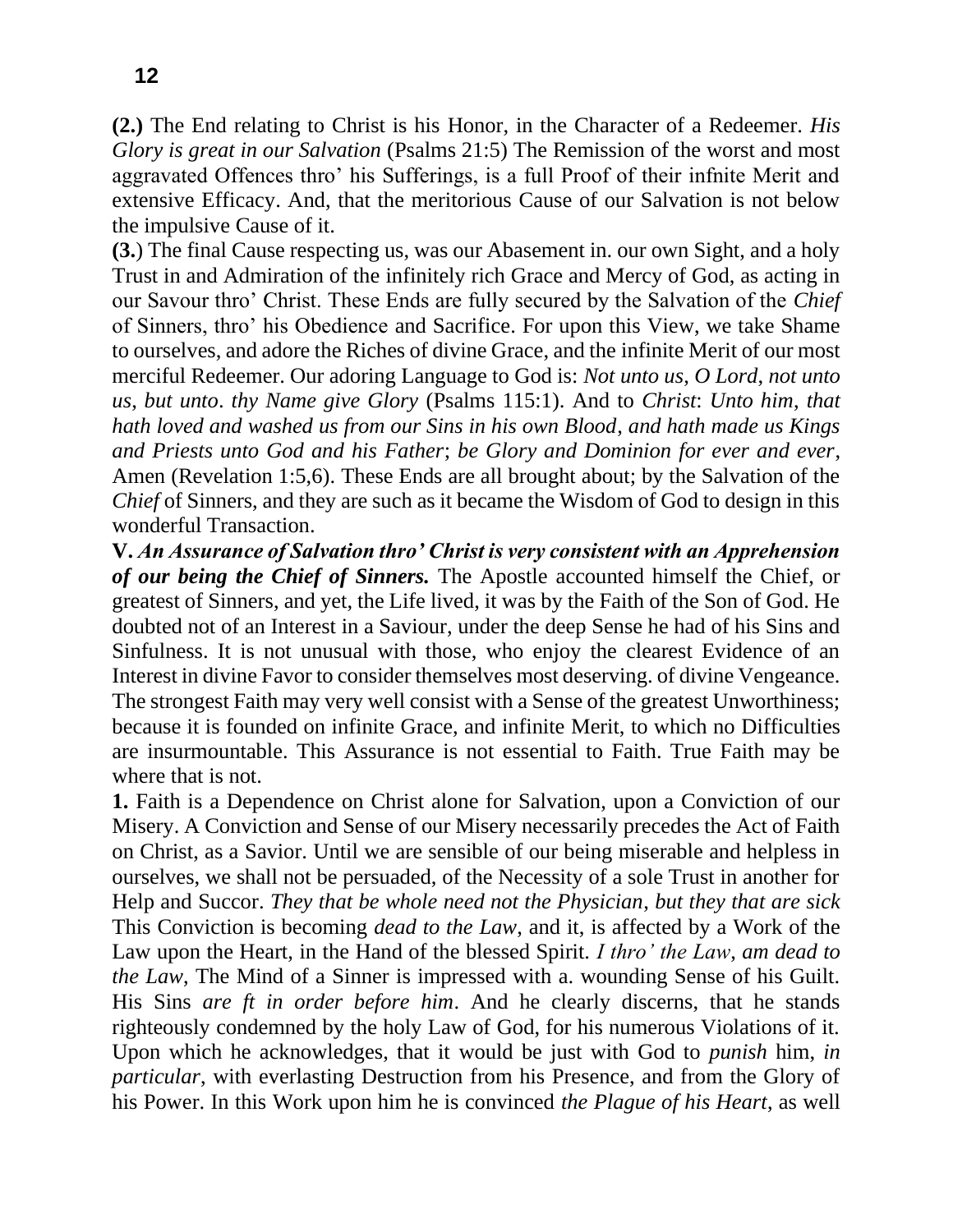as of the Transgressions of his Life. In that divine Light which is communicated to the Soul, he discovers the exceeding Sinfulness of Sin, and the exceeding Sinfulness of his Heart; and the Spirituality, Purity, and Extent of the Law; whereupon, he concludes, that it is absolutely impossible, that one so vile as he is, should ever be able to recommend himself to, or interest himself in, the Approbation of God his righteous Judge, Thus he sees his lost and miserable, and helpless Condition in himself, and dies to all Hope of Life, by his own Righteousness and Works. When the holy Spirit hath in this Manner, convinced a Man of his deplorable State by Nature; and his *Heart is overwhelmed*, he leads him to *the Rock that is higher than he*. He makes a gracious Discovery of Christ to the Soul, in his Blood, Righteousness, and in the Fulness of his Grace. And, then the Language of a poor trembling Sinner is: My Sins are many, great, and dreadfully aggravated; but the Blood of Christ hath a Sufficiency of Merit in it to atone for them all. In myself I have no Righteousness, nor can have, whereby I may be Justified in the Sight of God; but the Righteousness of Christ , is every way sufficient to justify me before God, and to give me a Right to Life, who am worthy of Death. My Heart is impure, and *without Holiness* I shall never *see the Lord*. That Treasure of Grace which is in Christ, it is sufficient to make me holy, and *meet to be a Partaker of the Inheritance of the Saints in Light*. Besides, in the Light of this Grace, a Person discerns, in some Measure, how God is glorified; the Father, Son, and Holy Spirit, and all the divine Perfections, Goodness, Grace, Mercy, Wisdom, Holiness, Justice, Truth and Faithfulness, in this Way of Salvation; and herein he rejoices, even though' *himself sh*ould not be a Sharer in it. The holy Resolution of the Soul upon this View of Things, is, to renounce, all other Ways of Relief, which may be proposed to its Consideration, and to cleave to Christ alone, as the only proper Object of his Hope; this it is to fee to him for Refuge, to lay hold on the Hope set before us. And this is that Faith, which is of the Operation of God and is peculiar to the Objects of a divine Choice to eternal Salvation, for which Reason, it is called *the Faith of God's Elect*. And, therefore, we observe,

**2.** Where there is this Dependence, there is a proper Foundation for Assurance. Persons thus wrought upon, and influenced to such holy Acting's of Soul towards Christ, as a Saviour, have that in them, which is in itself, a clear and sufficient Evidence of an Interest in him, and in his Salvation, though' they may not discern that Evidence; nor be so ready to allow it an Evidence, as they ought to be, thro' Darkness, Jealousy of themselves, and Fears of being mistaken, in an Affair of so great Importance**.** This solemn and humble Application to Christ, for Pardon, Peace, Righteousness, Grace and Holiness, under a Sense of our Misery and Helplessness, is the Effect of a super-natural Work upon us: Coming to Christ follows upon divine Drawing. *For no Man can come to Christ*, *except the Father draw him*. .And this heavenly Attraction is a Fruit of everlasting Love: *Yea*, *I have loved thee with an*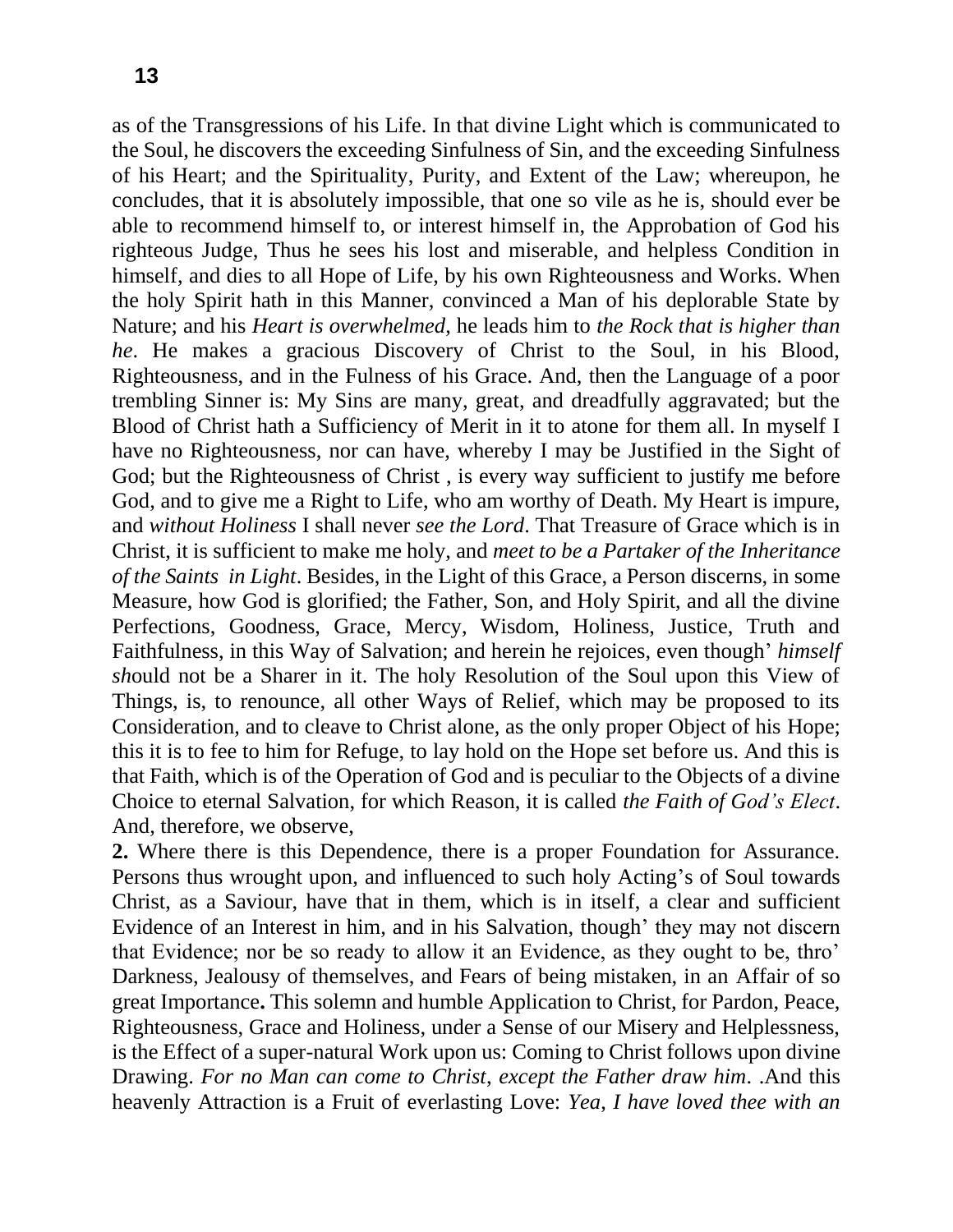*everlasting Love*, *and*, *therefore*, *with loving Kindness have I drawn thee*. If we are drawn *with the Cords of Love*; *with the Bands of a Man*, 'tis because we are Objects of Love. If we come to Christ, approve of him and cleave to him, it is a certain Consequence of our having se*en*, *and heard*, *and learned of the Father*. And, therefore, it must necessarily be an Evidence, that we are passed *from Death to Life*, *and that we shall not come into Condemnation*. Besides, Christ has declared expressly, that he w*ill in no wise*, *i.e.* upon no Consideration, on any Accounts, *cast*. *out those* who come to him. If therefore, he should not receive and save us, his Veracity would be impeached. With Reverence, I desire to speak it, If any one Soul, at the last Day, shall be able to stand up and say to him, upon a Conviction of my Sins; Sinfulness, and Inability to help myself, I applied to thee for Salvation, being encouraged so to do, by thy Declaration, that thou wouldest not cast out him that comes to thee; but I am now lost forever, because thou hast refused to receive and save me, Christ would be proved guilty of a Breach of Truth in the View of Angels and Men. But this can never be, we are confident. And, consequently; this gracious Work upon the Soul, is in itself, a full and certain Evidence of an Interest in his Love, Care, Tenderness and Compassion, and is a proper Foundation of Assurance of Salvation by and thro' him.

**3.** Faith sometimes rises up to this Assurance of Salvation. Some lately risen up among us, who have had the *Vanity* to take to themselves the Name of *Reformers*, assert that it is of the Essence of Faith, and that there is nothing of Faith, or Holiness, where there is not a Confidence of being saved. And many of them make large Pretensions to such an Assurance. But ask them what Convictions of Sin, what a Sense of their Misery and Helplessness, what Views of Christ and spiritual Things have preceded this their Confidence? And they can give you but a very slender Account of either of these Things. Ask them how they came by this Assurance? By what Means it was begotten in them, and what is the Foundation of it? They are not able to return you any solid Answer. Assured and confident of being saved they are, but they cannot tell how they came to be so assured. Ask them what Effects this their Assurance has produced in them? They are at a stand, and can make you no Reply; which ought to be satisfactory to a Christian. This among many other Things, make it evident, that we are referred to live in Times, wherein Errors of all Kinds abound. I make no Question, but that some Saints are favored with this full Assurance of Faith, and are able to say with the Apostle, concerning their dear Redeemer, *who loved me and gave himself for me*, and as the Church my *beloved is mine and I am his*. The Happiness they desire, they see to be theirs. And, that Christ has *set them as a Seal upon his Heart*, *and as a Signet upon his Arm*. That he neither will, nor can forget them, nor cease to employ his Power in their Protection and Defense. *They know and believe the Love that God hath to them*. *They dwell in his Love*, *and in him*, *and are persuaded*, *that nothing shall separate them*, *from the Love of God*,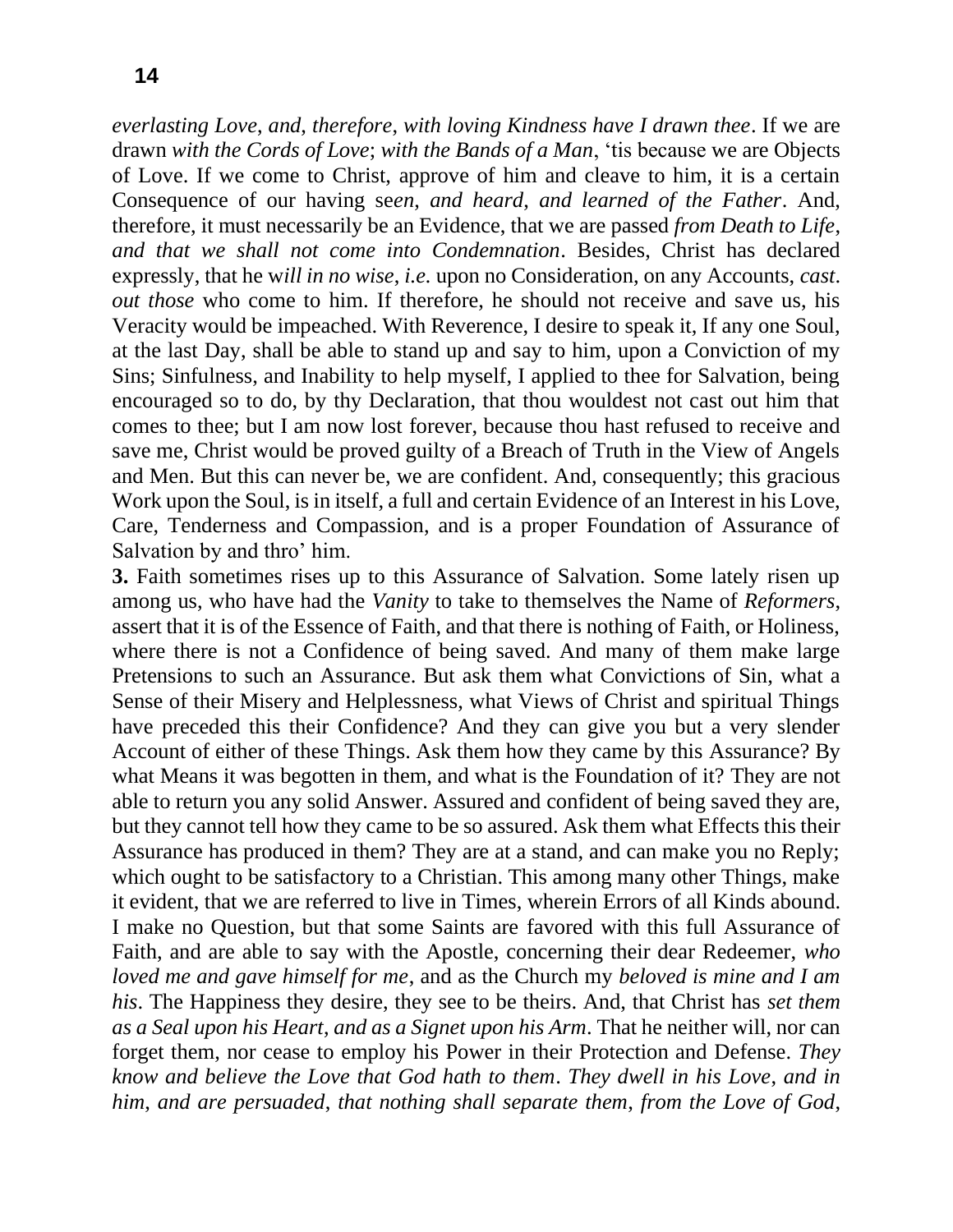*which is in Christ Jesus*. Thus, the Holy Spirit *bears witness with their Spirits*, *that they are Sons of God*. And, therefore, they enjoy much of Heaven in their Way thither. But this is not the Case of all the Saints; and Faith of the Operation of God, *often is*, where this Assurance is not. Though', as I have said, there is a proper Foundation for it, in the Souls of all those whose Dependence is on Christ for Salvation, upon a Sense of their Misery, a View of his Glory and Suitableness, as a Saviour, to the Wants of their Souls in particular. Farther, frequent Acting's of the Faith of Recumbency on Christ, *usually raise* in the Mind, some Degree of this Assurance, or a comfortable Hope of obtaining Salvation thro' him.

## **VI.** The Report is true, πισό ο Λογό, a true Saying, and worthy of the most **grateful Reception, that Christ came into the World, to save the Chief, or greater of Sinners.**

**1.** This Report is true, and may safely be depended on. Abundant Proof is given of its Verity, and in a Variety of Ways.

**(1.)** By the Testimony of Angels. A Multitude of those blessed Spirits, descended from Heaven, at the Birth of our Saviour, and celebrated, with an holy Adoration, the gracious Design of his Incarnation, and declare that it was to render sinful Men happy, as an Effect of the good Pleasure of God towards them. *And suddenly there was with the Angel*, *a Multitude of the heavenly Host*, *praising God*, *and saying*, *Glory to God in the highest*, *and on the Earth Peace*, *and Good-Will towards Men*  (Luke 2:13,14).

**(2.)** The Truth of this most astonishing Report is fully proved by Divine Promises. Remission of Sin is promised in the most full and explicit Manner, by God himself, who cannot lye. And not only Pardon but multiplied Pardon. God so expresses himself upon this Subject, as is sufficient to convince us, if we are to be convinced, that his Design in the Exercise of forgiving Mercy, far transcends those limited Thoughts, we are apt to form and cherish concerning it. *Let the wicked forsake his Way*, *and the unrighteous Man his Thoughts*: *Let him return unto the Lord*, *for he will have mercy upon him*, *and to our God*, *for he will abundantly pardon*. *For my Thoughts are not your Thoughts*, *neither are your Ways my Ways*, *saith the Lord*. *For as the Heavens are higher than the Earth*, *so are my Ways higher than your Ways*, *and my Thoughts than your Thoughts* (Isaiah 55:7,8,9). When we have stretched our Conceptions as far as we can, concerning the pardoning Grace of God, we are as much below its real Extent, as the Distance of the Heavens is from the Earth: So he plainly tells us, who will not, nor can deceive us. And, therefore, there is not the least Room left us, to admit a Scruple concerning the Pardon and Salvation of the *chief* of Sinners. His Promise is a sufficient Security, for he cannot violate it; but he has confirmed it, *with his Oath*, *that by two immutable Things*, *wherein it is impossible for him to lye*, *we*. *might have strong Consolation*, *who have fled for*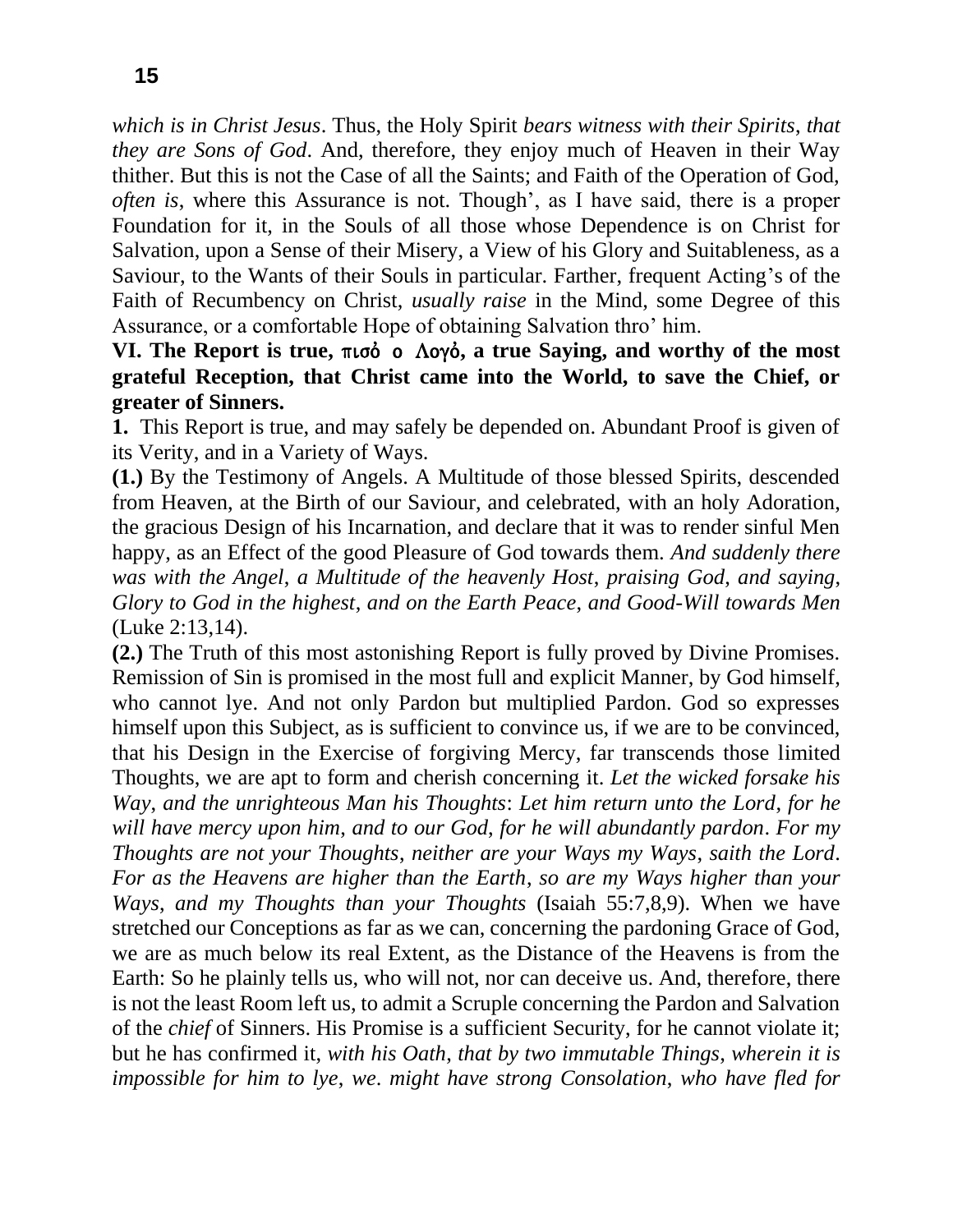*Refuge*, *to lay bold on the Hope set before us*. This is amazing Condescension and Goodness!

**(3.)** Divine Predictions may be offered in Confirmation of this Truth. The Prophet *Isaiah* not only describes in a very particular Manner the Sufferings of the Messiah, when he should appear; but he gives the Character of the Persons, for whom he was to suffer, and for whom he would intercede with God. *And made Intercession for the Transgressors* (Isaiah 53:12).  $\alpha$   $\mu$ , *i.e.* for the rebellious. For such who were his Murderers, and imbrued their Hands in his Blood. According unto this Prediction of the Prophet, our Saviour, when on the Cross, put up this Request to *God*: *Father*, *forgive them*, *for they know not what they do* (Luke 23:24).

**(4.)** Many stupendous Miracles were wrought to confirm this Truth. That great Salvation whereof the Gospel is a Report, so far exceeds our Imagination, that we are very slow in giving Credit to it. To the End, that the Truth of this Report might be established, beyond all modest Contradiction, the holy Spirit hath given his Witness to it, by a Multitude of miraculous Operations. *God also bearing them witness both with Signs and Wonders*, *and with diverse Miracles*, *and Gifts of the holy Ghost*, *according*" *to his own Will* (Hebrews 2:4).

**(5.)** The Author of this Salvation has not been wanting to give in his Testimony to this most precious Truth. And we know that his Witness is true; for he is *the Truth*, and, therefore, his Testimony cannot be false: He *is the faithful Witness* (Revelation 1:5). Christ has plainly and fully informed us, that the *largest Debts* are forgiven: Or that Pardon is extended to the greatest Sinners; And, that in Consequence of *much*  being forgiven; *much* Love is ingenerated in the Hearts of pardoned ones. *Five Hundred Pence* are as *freely forgiven as fifty*, our Lord assures us (Luke 8:41). And, consequently, Pardon is not limited to sm*aller* Offenders; but it is extended to the greatest Transgressors. He certainly knew, whole Sins are remitted, thro' whole Blood Remission is obtained. Shall we then admit the least Doubt of the Salvation of the Chief of Sinners? Surely not; since we cannot do it, without invalidating the Testimony of him, thro' whom Salvation is enjoyed.

**(6.)** The State and Work of Christ when he was here, give the fuller Evidence, that his coming was to accomplish such a Design. He was constituted *Heir of all Things*, and was *Lord of Glory*, when he possessed nothing; and became the Object of Scorn, Reproach and Shame among Men. His Subjection and Obedience to the Covenant of Works, which we have violated, were not on his own Account; to imagine, that he came under that Covenant, upon his own Account, divests him of that Right to Life, Happiness, and Glory, which is inseparable from his Person, as God and Man; and subverts all our Hope of Salvation, by any Thing he did or suffered. He was made under the Law, not only to obey it, but also to suffer its Curse; or to endure the Penalty it threatens upon a Breach of its Precepts. This could not have been with a View to himself, if he had been no more than a Man, since he was innocent. For it is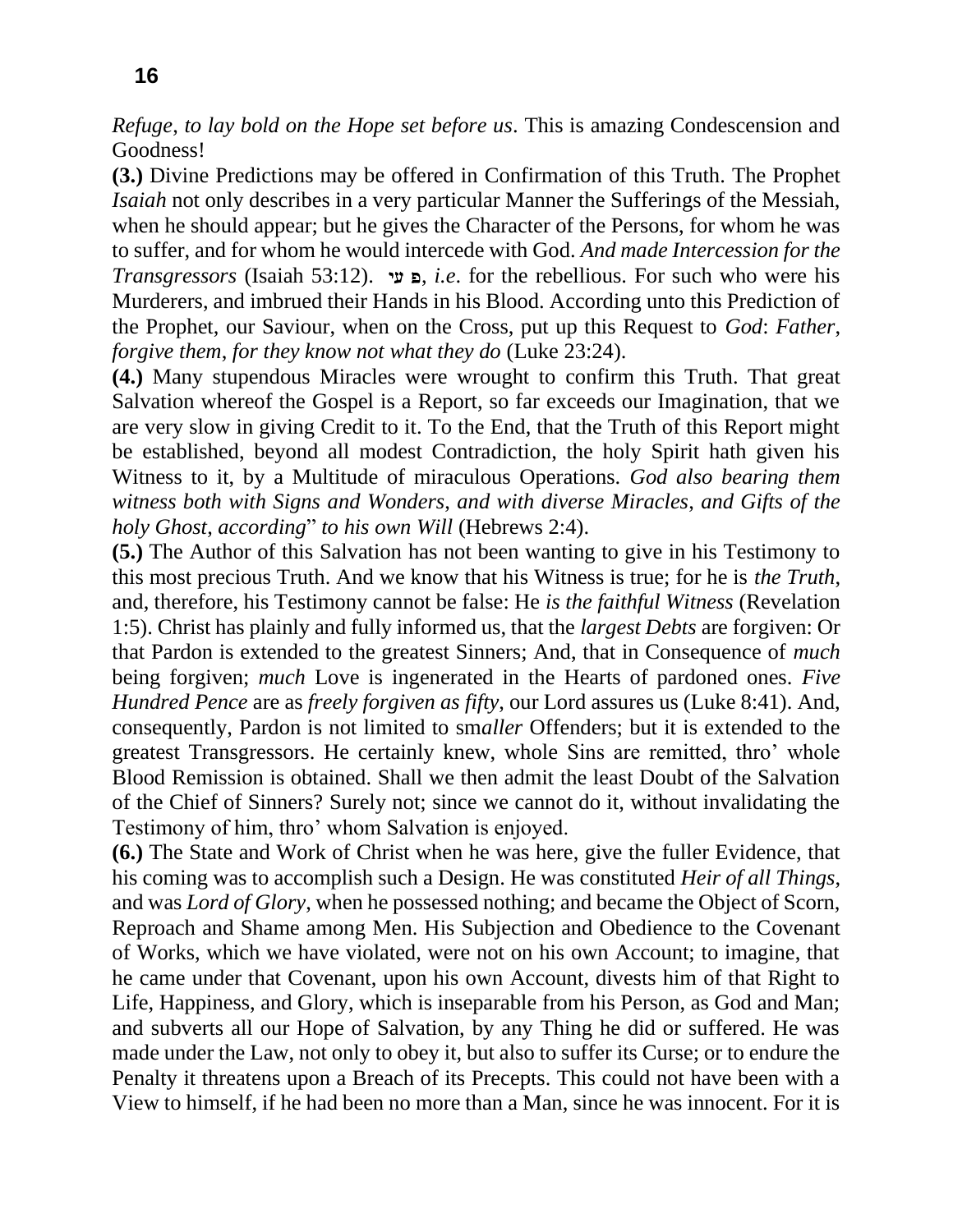contrary to Justice to make Innocency subject to a Curse, and, therefore, his being made a Curse, is in itself a clear Demonstration, that so he was made for Sinners, in order to their Redemption from it.

**(7.)** The Exaltation of Christ, and the Glory which followed upon it, is a pregnant Proof of this Truth. When he had completed the Work of our Redemption on Earth, he ascended to Heaven, and took Possession of that Glory which was his due. And he is to be considered as our *Fore-runner* in his Entrance into the World above, and as the public Head and Representative of all those for whom he had offered himself as a Sacrifce to God, Hence, we are laid to sit *together in heavenly Places in Christ*. *He is entered not into the holy Places made with Hands*, *which were the Figures of the true, but into heaven itself, now to appear in the Presence of God for us* (Hebrews 9:24). This Admission of Christ to Heaven, and his taking the Possession of Glory in the Name, and as the Forerunner of Sinners, is an undeniable Proof of his having obtained Salvation for them. For which Reason the Apostle *Peter* makes it a Ground of Christian Trust and Confidence. *Who by him do believe in God that raised him up from the dead and gave him Glory that your Faith and Hope might be in God* (1 Peter 1:22)? Consequent upon this Exaltation of our Saviour, an eminent Glory attended his Church below. The Holy Spirit was poured forth in an extraordinary Manner, both in his Graces and Gifts, which was a clear Proof, that he had done everything requisite to the Salvation of Sinners. And, that the Father highly approved of his executing his Will, in the Redemption of the Objects of his Favor from Misery. What an admirable Concurrence of the most cogent Proofs are given of this glorious Truth, that Jesus Christ came into the World to save the *chief* of Sinners? If therefore we disbelieve it, we must be exceedingly culpable, for we shall make God himself a *Liar*, who has in such a Variety of Ways given his Testimony in Confirmation of this most precious Truth. And this is an Instance of his infinite Condescension, Goodness, Compassion and tender Care of his People! that their Souls may have Support, Relief, and Consolation, under a Sense of what above all Things occasions their Minds the greatest Distress, *viz*. their Guilt and Sinfulness.

**2.** This Report is worthy of the most grateful Reception. It consists of Principles, which are calculated to promote the Glory of God, in a most eminent Manner. The Glory of the Father, Son, and Holy Spirit. And the Glory of all the divine Perfections, far above any other of the Designs of God. Besides, it is the Foundation of all the spiritual Peace, Rest, Consolation and Joy, which the Saints are favored with, in this World, and it is the Ground of their Hopes of the Enjoyment of future Blessedness; and, therefore, it is highly deserving of the most grateful Reception. But,

**(1.)** Some reject it, yea the most, the Generality. Christ as crucified, *is a Stone of stumbling and a Rock of Offence*, to many who make Pretensions to Christianity. The *Mysteries* relating to his Person, Work, and the admirable Effects of his Mediation, are accounted *unintelligible* and *absurd* Notions. And the Saints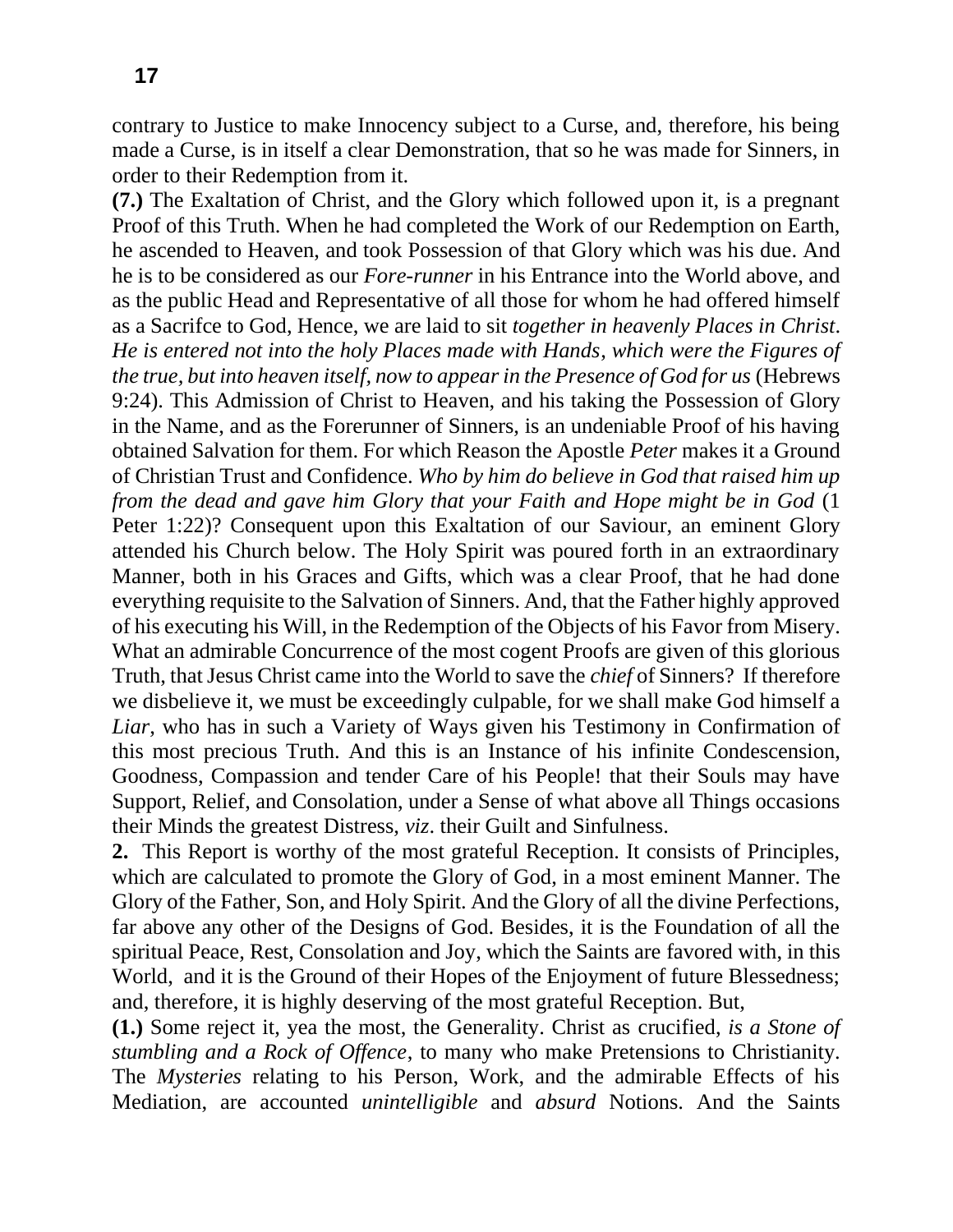Experience of Consolation, Peace and Joy, in believing in him, as the Gospel represents him, as pronounced a fond Imagination and Enthusiasm, by Multitudes, who yet would be esteemed Christians. No unregenerate Man receives the Things of the Spirit of God, nor is he able to understand them. Without supernatural Light Men may know the Truth of the sublime Doctrines of the Christian Revelation; but that greatly differs from an Understanding of the Things themselves. The Truth of the Things of the Spirit hath such Evidence in the Scripture, as is suited and sufficient to procure an Assent to it from all Minds, which are free from Prejudice, and, therefore, unregenerate Persons may, and it is reasonable to require and expect them to yield an Assent to the Truth of those Things. But the Things themselves they can never understand. No, not the most *intelligent* and *knowing* Part of Mankind. The Things themselves often *are hid from the wise and prudent*, while they *are revealed unto Babes*, *i*.*e*. Persons of mean Capacities, and of little Improvement. The *most learned* among Mankind are not more capable of understanding heavenly Things, than the w*eakest*, *silliest Creatures* in the World are. Nor is any Branch of what we call *Learning*, possessed in how great Eminency so ever, suited to increase our Knowledge of this Kind. A Consideration sufficient this is, one would think, to humble the Pride of Men's Hearts, which springs up in them on Account of their *learned* Accomplishments. He must be an absolute Stranger to the *theological*  Writings of *learned* Men, or not exercise his *Reason in* reading them, who does not discern, that *Learning* is not a sufficient Preservative, even from *Dotage*, *Childishness* and *Absurdity* in the Things of God. They deliver themselves so *foolishly*, on many of those Subjects, that if they were not had in Repute for Learning, what they say would be despised, and themselves would fall under Contempt, and not unjustly, for, not to say, reasoning, but caviling, as they do. If we have no supernatural Principle in us, we shall not, we will not, we cannot approve, embrace, adhere to, nor take the least Delight in Spiritual Things themselves. *The natural Man receiveth not the Things of the Spirit of God*, *for they are Foolishness to him*, *neither can he know them*, *because they are spiritually discerned*. The *learned*, therefore, have no Advantage above the *unlearned*, as to the understanding of the Mysteries of the *Kingdom*. And, consequently, the rude and unpolished, may know those *Mysteries*, and such, who on Account of their Superior Talents are greatly admired, may be as *blind* to those Things, as *Bats*, or *Moles*. *An highway shall be there*, *and a Way*, *and it shall be called the Way of Holiness*, *the unclean shall not pass over it*; *it shall be for those*, *way-faring Men*, *though' Fools*, *shall not err therein*.

**(2.)** A few receive this Report most joyfully, with the highest Gratitude, approve of it, admire and adore it. By a Communication of divine Light to our Understanding, we become capable of seeing our true State by Nature; the Excellency and Glory of this Way of Salvation by Christ. And that gracious Work upon us, which furnishes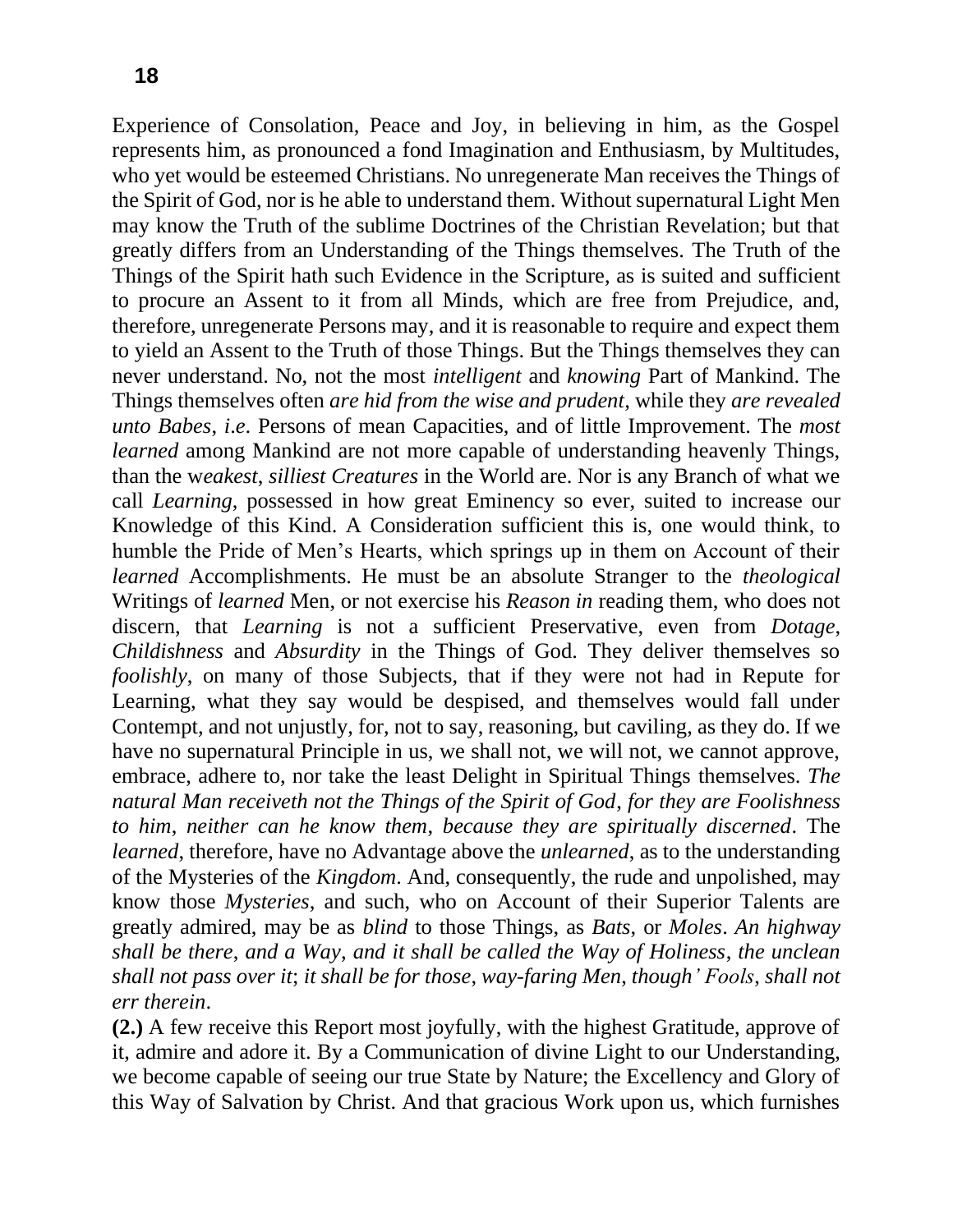our Minds with spiritual Knowledge, sanctifies our Wills to choose, and causes our Affections to cleave to, and delight in those Things, which our Minds discern the Excellency and Glory of. For Grace conveyed in Regeneration, is a sanctifying Principle, to our whole Souls, and, therefore, every Faculty acts in a spiritual Manner, about, towards, and upon spiritual Things, in Consequence of this Work in us. That which is Light in the understanding, is Holiness in the Will, and it is Spirituality in the Affections. If this had been duly attended to, some unprofitable Disputes concerning Faith, would never have taken place among *learned* Men. Those Truths which many; yea the Generality of such who are called Christians, esteem *Foolishness*, Persons spiritually enlightened, account most sacred. They discover the infinite Riches of divine Grace, the unfathomable Depths of divine Wisdom, and the Holiness, Justice, and Truth, and Faithfulness of God, which have a most illustrious Display therein, and, therefore, their holy Souls approve of, admire and adore those *blessed* Truths, which they plainly see are incomprehensible. Some there are, I dare say, who take the highest Satisfaction in there Things, because of that peculiar Glory, Which arises to God from them; and will still continue so to do, let a Generation of *formal and nominal* Christians, call them by what Names they shall please, on Account of this their Faith and Hope, in God and Christ. Of this Number was the Person whose Death occasioned this Discourse. She was many Years a Member of this Community. Her Character was ornamental to her Profession, without any Fear of being charged with a Breach of Truth, I may say, that her *Conversation was as it becometh the Gospel of Christ*. It is, If I remember right, now near nine Years since she had a very fore Fit of Sickness, which in the Apprehension of others, and in her own, was likely to have issued in her Dissolution. It was the Pleasure of God, at that Time, to favor her With extraordinary Discoveries of *his Love*, and with an Assurance of everlasting Salvation thro' Christ, under a most humble Sense of her own great Unworthiness, The Words on which I have been discoursing, she then pronounced with *a very striking Accent*, and declared her Desire, that they might be preached from on the Occasion of her Death, if she was removed; and this has been her Desire ever since. She never lost the Sweetness and Savour of those gracious Visits she then enjoyed. She had not a great Deal of Conversation, nor did she desire much; because, but *little* which is *spiritual* to be met with. She would often say, *I am the chief of Sinners*, *and have the greatest Reason to admire at the Grace of God*, *in saving me*. *And my Praises in Heaven will have the highest Note of any there*. Her Soul was frequently filled with an adoring Sense of distinguishing Favor, and she expressed it in the Language of the inspired Writer. *He takes One of a Family*, *Two of a Tribe*, *and brings them to* Zion. Her last Illness Was long and heavy, in which she was very comfortable. In a Visit I made her some time before her Death, I found her filled with Joy, at the Thoughts of its being near. *I am going*, said *she*, *I hope*, *in a few Hours*. *It might be* (that is the